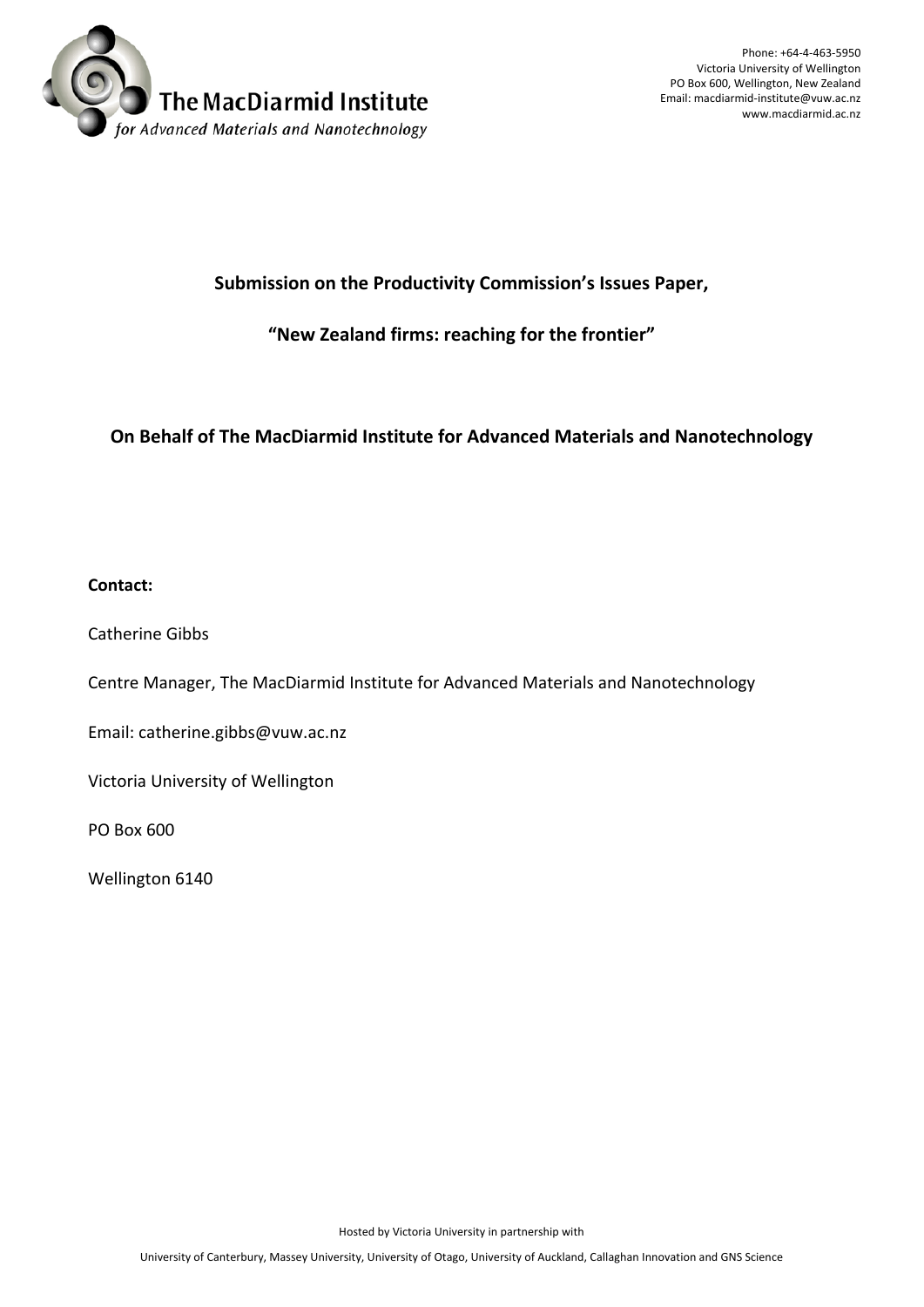**The MacDiarmid Institute for Advanced Materials and Nanotechnology** is one of New Zealand's Centres of Research Excellence. The Institute is funded by the Tertiary Education Commission (TEC) and hosted by Victoria University of Wellington. This submission represents the Institute's 40 Principal Investigators, who are world-class researchers distributed among 7 partner institutions across the country; in addition to approximately 200 affiliated researchers from postgraduate level upwards.

#### **Summary.**

The MacDiarmid Institute welcomes the opportunity to make a submission on this Issues Paper. The Institute was founded by Sir Paul Callaghan in 2002. Since then, we have extensively promoted research-led economic transformation in NZ, helped to build NZ's innovation ecosystem, and commercialized our own research. We have produced hundreds of highly-skilled and knowledgeable research graduates in the physical sciences, and built the pathway from the lab into NZ industry for these people. Our main points of feedback are:

- The primary importance of people can easily be lost when considering the performance of firms. To host productive frontier firms NZ must train, attract /retain, support, and inspire talent. This should be a top priority.
- For a post-Covid economy with clear sustainability challenges, we think that a values-led approach to innovation is the way to bring intergenerational prosperity to NZ. This approach resonates with key characteristics of the Māori economy, as well as with deep tech research.
- It is good that the full value of research and innovation (including spillovers, economic complexity etc.) is recognised at times in the Issues Paper. However, this serves to highlight that NZ's low R&D investment (by both government and industry) remains a standout weakness in the policy framework.
- We applaud efforts to improve the culture of innovation within NZ firms by promoting a global outlook and knowledge intensity. Firms in the tech sector (especially deep tech) have these characteristics, and the recent progress of this sector in NZ is notable.

In this document, we first discuss a series of **general points** (labelled A-H) relevant to the Issues Paper; this is followed by **responses to the questions posed**; and a discussion of the Landfall Strategy Group paper [1] is included as an **Appendix**. We welcome follow-up from the Productivity Commission, including any opportunity to discuss our response in person.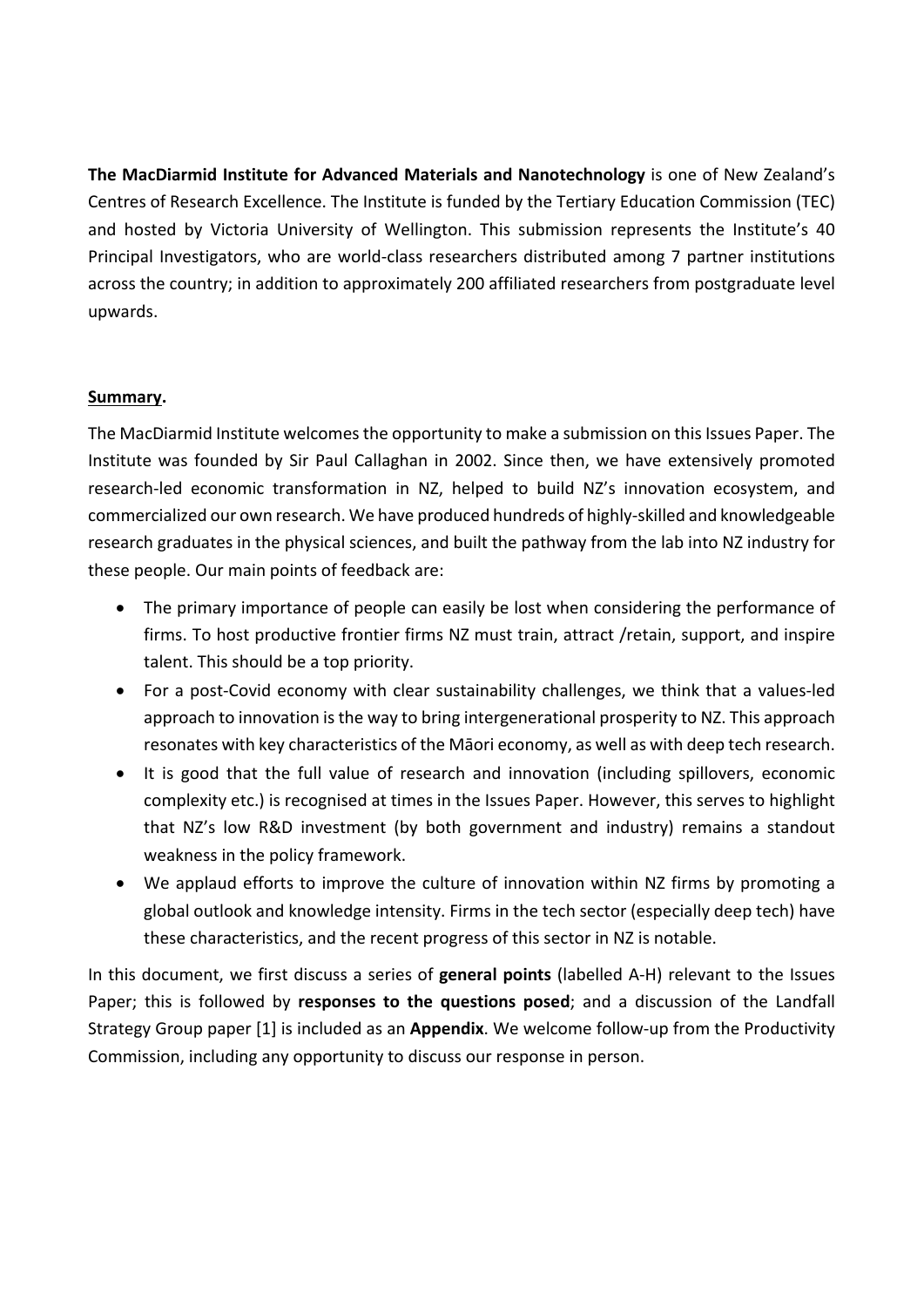#### **General Points**

**A. Putting people at the centre.** The Issues Paper recognizes that a skilled workforce is an important driver of productive, frontier firms, but the requirement to support people is underemphasized.

- Frontier firms require people who have a combination of deep domain expertise (especially in science, research and technology) and a range of soft skills such as problem solving, digital and communication skills, and often entrepreneurship. This goes beyond narrow vocational training, and matches the profile of graduates produced by the MacDiarmid Institute and similar research organizations [2].
- Many outstanding innovators and business leaders make a transition from research. However, pathways for early career researchers in NZ are chronically under supported. See point G.
- Sir Paul Callaghan portrayed NZ as "a place where talent wants to live". NZ can attract and retain talented people (at any career stage) and indeed companies not only by providing interesting, lucrative work, but by emphasizing innovation which aligns with our values. At the MacDiarmid Institute, where we have chosen to focus our materials science research on sustainability applications, around two-thirds of our PhD students come from overseas, but only one-third move offshore on completion of their degree [3].
- NZ's comparatively successful response to the Covid-19 pandemic has given us a particularly strong opportunity to attract and retain talent in the near future.

**B. We are particularly interested in the high value opportunities provided by "deep tech"**, which can be defined as technology and associated IP that is characteristically hard to replicate, may have long developmental timeframes, is knowledge intense, and increases complexity in the economy [4- 6]. Deep tech may be distinguished from innovations which are easily copied, which provide marginal productivity gains (p.16-17), or which provide quick but short-lived advances in highly competitive sectors. We have recently written about the importance of deep tech for values-led innovation in sustainability and the Māori economy [7], and for the economic recovery from a Coviddriven recession [8].

**C. Contributions of R&D and innovation to productivity**. It is good to see an overall focus on innovation in the Issues Paper. The Commission should continue to emphasize the important special characteristics of knowledge economics (spillover benefits associated with complexity, increasing returns to scale, etc.), and the non-exclusive nature of knowledge. These characteristics motivate public research funding and mechanisms for IP protection [9]. We further encourage thinking about the different types of links between innovation and productivity growth, for example:

• Innovations which create new products will produce different growth dynamics to innovations which improve firm processes. E.g. new products can create new high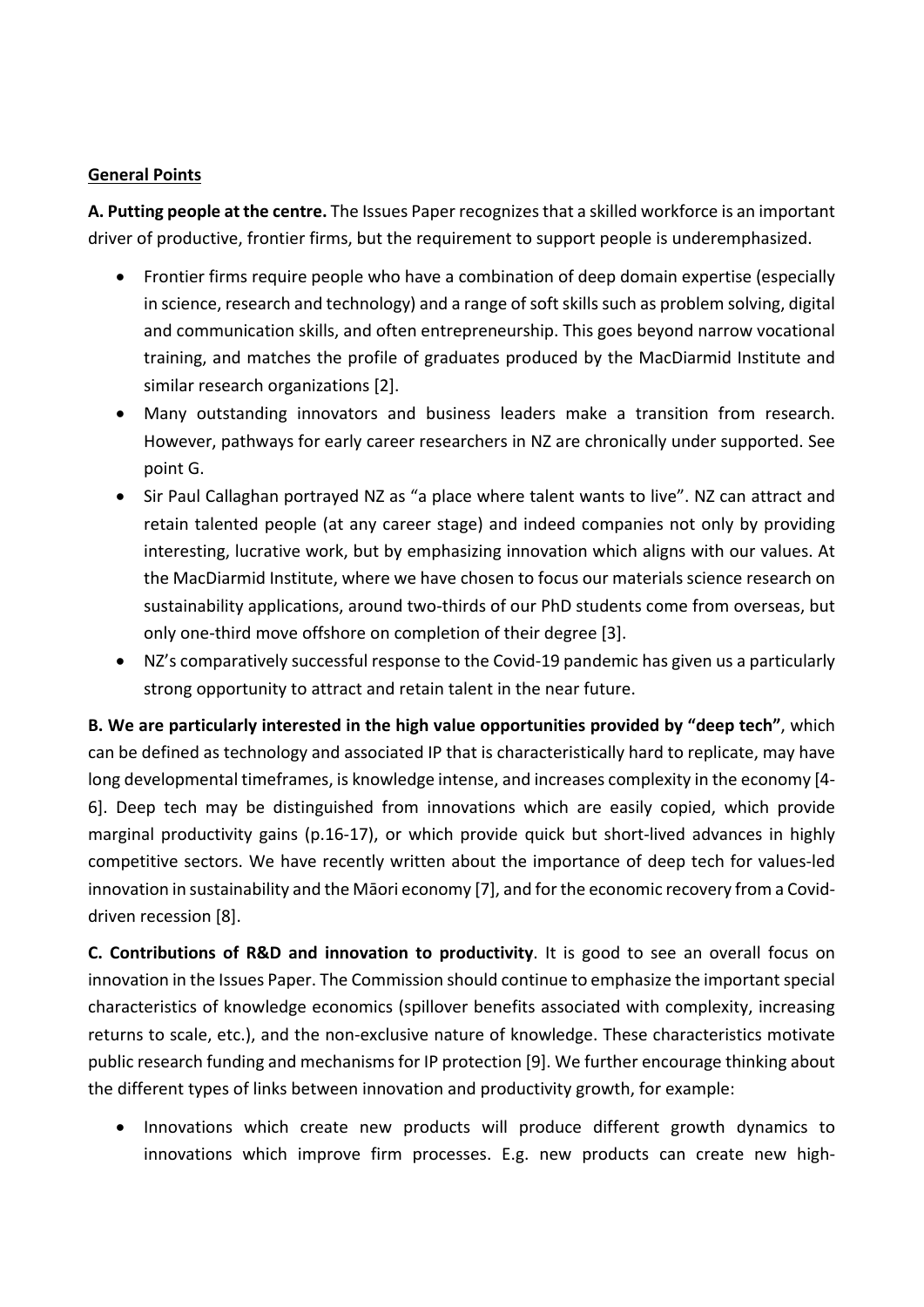productivity firms, which may not be captured when measuring productivity growth of established firms.

• Deep tech innovations provide stronger, longer-term competitive advantages alongside benefits such as increased economic complexity and knowledge intensity [4-6]. This is in contrast to innovations which are easily adopted or copied, so that productivity growth is shared through an industry.

**D. Recent trends should be considered**. Economic transformation will take time and persistence, and some important developments in the past ~5 years are not necessarily reflected in macroeconomic data sets. Recognition of these trends is notably absent from Landfall's report [1].

- The Technology Investment Network (TIN) reports [10] record the significant scale and growth of NZ's tech sector. 2019 sector revenues (\$12.1 bn) grew by more than \$1bn (10%) for the second year in a row. Export earnings of \$8.7bn place this sector third behind dairy and tourism; ahead of meat and forestry.
- Societal acceptance of the idea that R&D can lead to a more diverse, productive economy has become embedded in NZ over the past couple of decades. This is reflected in the policies of successive governments, and in a proliferation of analytic reports (many are cited in the Issues Paper). The impacts of structural and funding changes have emerged over the past few years in particular. We particularly note the increasingly cohesive role of technology transfer offices (TTOs), Return on Science, Kiwinet, incubators and investorsin the University commercialization pipeline. Following extended setting-up periods, Callaghan Innovation and the "Science for Technological Innovation" National Science Challenge are also contributing well. Funds made available to businesses to support R&D seem to be becoming more widely-used.
- BERD (Business Enterprise expenditure on R&D) doubled between 2012 and 2019 [11], benefitting from schemes such as R&D Growth grants and R&D tax credits, as well as focussed agency support from MBIE and Callaghan Innovation – see also point G.
- This maturing of processes is reflected in the MacDiarmid Institute's commercialization experience: of 19 affiliated start-up companies (that have a MacDiarmid Institute member as a founder), 16 have emerged since 2011. Our recent alumni are working in at least 13 different NZ start-up companies [3].

**E. The Covid-19 pandemic** brings additional challenges; although NZ also faces issues which are potentially even more important such as climate change, and the sustainability of primary production and tourism. The pandemic recovery should not be driven by fossil fuels, as it was following the GFC. Notably, the pandemic also brings an opportunity for creative destruction (i.e. reorganization of capital and labour). Similar opportunities are provided by energy-sector developments in Taranaki and Southland. Importantly, these dynamics should not affect our longterm vision for (and investment in) the role of R&D in the economy. Now is actually the time to double down on those efforts [7,8].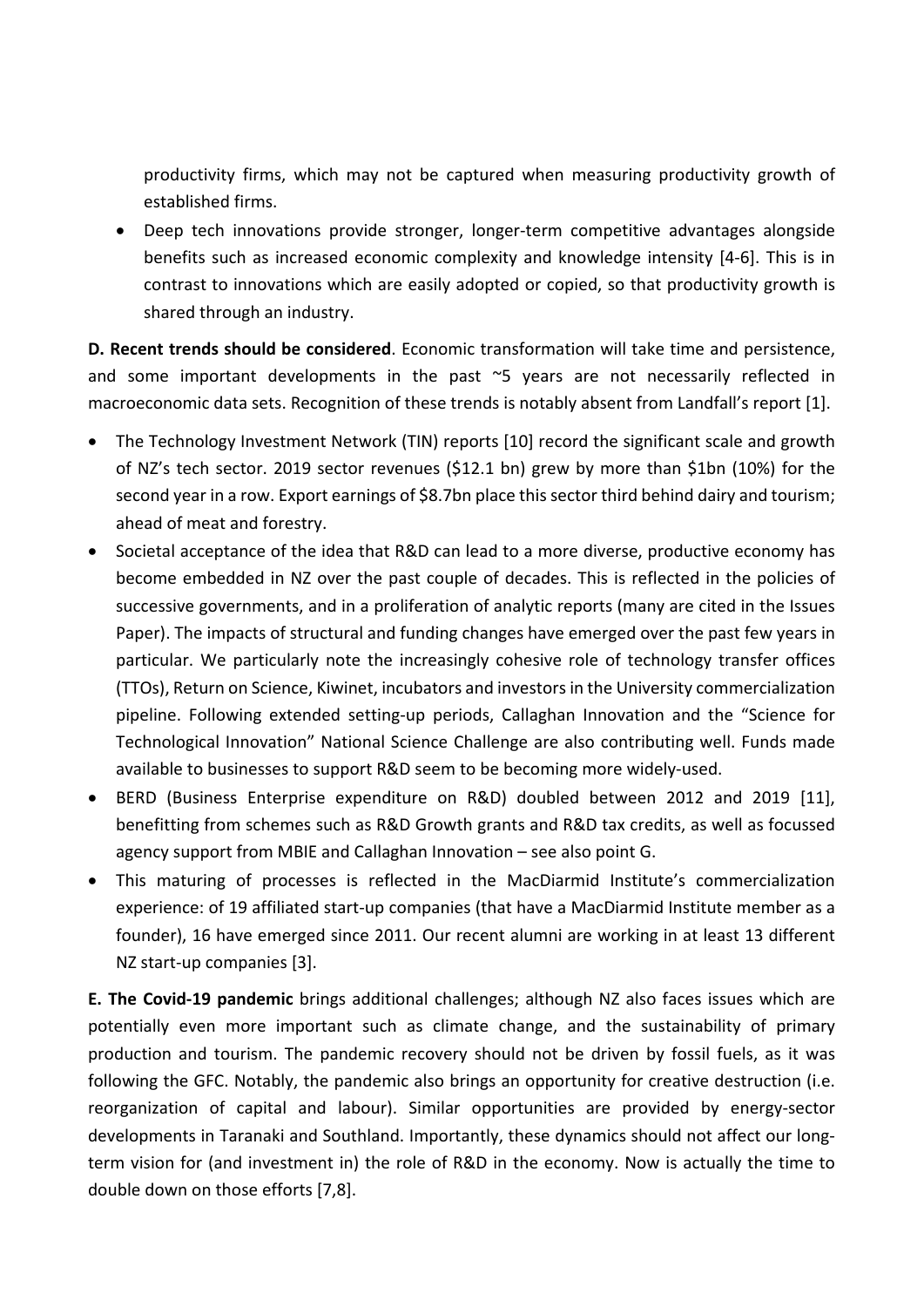**F. The importance of sectors and clusters for productivity** is particularly emphasized in Landfall's report [1], which suggested focusing on two sectors (primary production and the weightless economy). We submit:

- Sectors are defined inconsistently on p.24-25 of the Issues Paper, in the Landfall report, and in TIN data. This is important - for example, high-value manufacturing (HVM) is prominent in the Issues Paper (Fig. 3.5) and TIN data, but does not appear in Landfall's report.
- The two sectors identified by Landfall illustrate important differences in cluster dynamics. The primary sector is a vertical, with products ranging from commodities to complex technologies enabled by deep tech. Some spillover benefits reach adjacent industries. The weightless economy ("digital, creative, and other knowledge-based services" [1]) can have a presence in many industries. To us, it makes sense to encourage the latter type of cluster. Deep tech is a key example of this, with the added benefits of knowledge intensity in comparison with the weightless economy.
- The TIN reports describe the tech sector as our  $3<sup>rd</sup>$  biggest, dominated by ICT and HVM firms, but the range of industry verticals involved is wide and complex.
- Notwithstanding the importance of scale pointed out by Landfall, we suggest that high and sustained productivity growth can be supported through high quality research and innovation that is well-connected within NZ and/or internationally, regardless of the specific industry.
- Knowledge-intense, deep tech clusters in NZ may be based on geography (Level 2 in Parnell; East Tamaki; Gracefield; aquaculture in Marlborough), existing industry verticals (primary, medical technologies, rockets), or broader emerging opportunities (environmental sustainability, the Māori economy, energy infrastructure in Taranaki and Southland). The examples here are not designed to give an exhaustive picture, but each has strong R&D links.

**G. Innovation and development of a skilled workforce are not well supported or incentivized in NZ,** despite being universally recognized as key drivers of prosperity. Sir Paul Callaghan's observation that in 2010 that New Zealand was spending ~1% of GDP on science, research and development (about half the OECD average) has become the most prominent political measure of research investment. The current Government's strategy commits to 2% of GDP by 2027, following the dashed line on the chart below [12]. Government's spend is increasing (under \$1bn in 2017 and budgeted at over \$1.5bn next year), but progress towards 2% of GDP was being questioned late last year [13]. Reaching this target by 2027 looks very difficult to achieve if business as usual prevails during the pandemic recovery - BERD is supposed to make up around half of the 2027 target.

We suggest that growth in government investment (still well below the OECD average) is required to stimulate stable, deeper flows of knowledge, which will in turn stimulate greater BERD.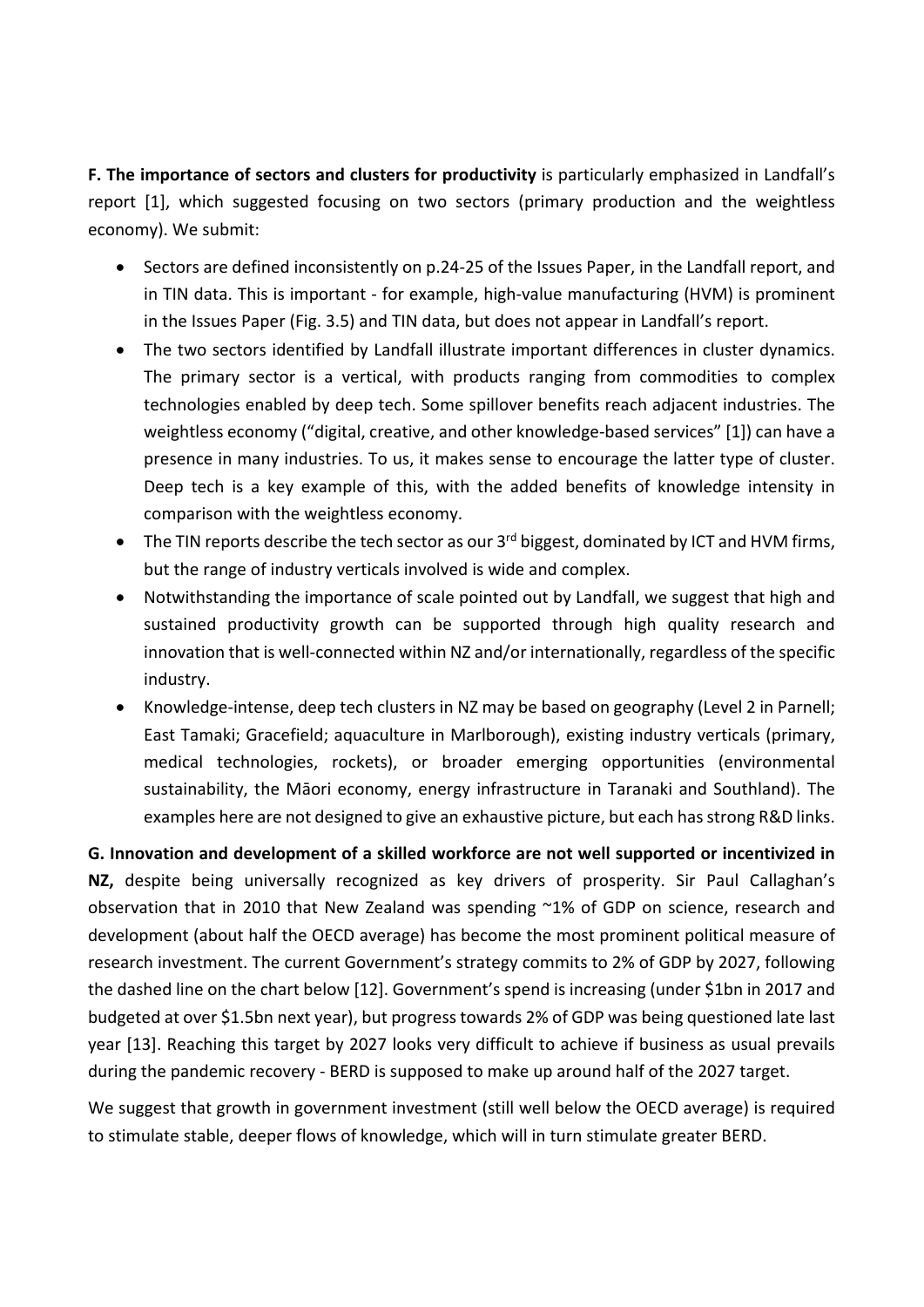

Research and Development Spend. Source: OECD Science, Technology and R&D Statistics: Main Science and Technology Indicators (14 May 2020)

**H. Pilot plants for scale up.** The MacDiarmid Institute is currently seeking to stimulate discussions around more co-ordinated support for firms which require pilot plant facilities in their product development pathway (from lab to factory). We see this as a critical area of shortfall in NZ's R&D landscape – particularly for industrial processes relating to energy and sustainability.

#### **Responses to Questions in the Issues Paper**

#### **Chapter 1**

### **Q1. How should the inquiry define frontier firms? What data are available to enable the study of frontier firms under your suggested definition?**

- Any discussion on frontier firms should account for R&D intensity. Notably, the central role of innovation was unclear in Chapter 3, which used the existing definition of frontier firms.
- R&D intensive companies may be small, and are not necessarily identified by raw measures of productivity – see especially bullet points 2 and 3 on p.7 (Māori frontier firms, those that have potential for high productivity in future). For larger companies, R&D intensity is indicated by employee profiles, investment in R&D, and participation in government grant schemes.
- Flows of R&D active people into and out of NZ and firms could be monitored, as we have done on a small scale with our alumni survey [3].
- The TIN reports are very useful for identifying innovative high-growth firms. Any available data relating to firms accessing Vote RS&T funds would be useful, particularly for identifying collaborations between firms and the research sector. Other potential sources of information (perhaps confidential, at an aggregated level) include University technology transfer offices, incubators, Kiwinet, Callaghan Innovation, and those tertiary organizations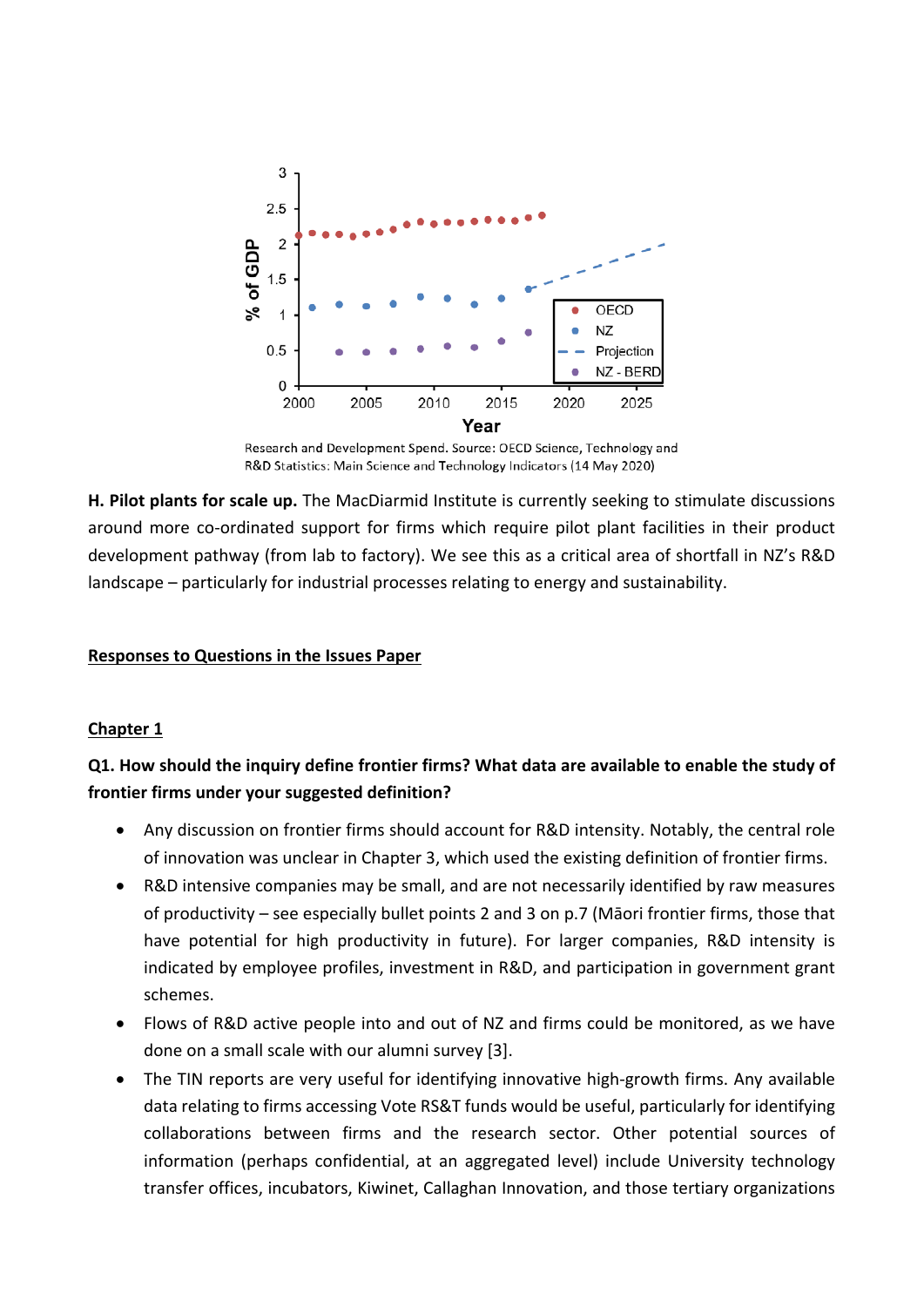(including CoREs) which study the employment destinations of STEM-trained research alumni.

#### **Chapter 2**

# **Q2 Do you think the OECD framework is useful to guide the Commission's thinking in this inquiry? Are there other frameworks the Commission should consider?**

We do not see an issue with using this framework as a starting point, especially for comparisons across the OECD. It does not capture the following, which we would treat as priorities to add greater insight:

- The role of people in productivity growth: skills, values, wellbeing, training, incentives, motivations, etc. These are critical to all three drivers of productivity growth (p.12), and Treasury's Living Standards Framework [14], for example, gives weight to the importance of human capital. It is vitally important to support the people who do the R&D – point A.
- Different types of links between innovation and productivity measures point C.

The commission could consider the Global Innovation Index [15], a regularly updated database and report which has a framework for evaluating innovation inputs and outputs as a means to develop supportive policies.

# **Q3 What do you think are the most important drivers of the productivity of New Zealand's frontier firms?**

- It is encouraging to see the focus on innovation and new knowledge among the drivers of productivity growth (Table 2.1), and particularly the recognition that knowledge generates increasing returns to scale and spillovers – point C.
- Diffusion is an interesting driver because of the importance of knowledge exclusivity and IP. In a practical sense, we endorse formats such as Return on Science panels for innovators to access expertise, mentorship, and training in a confidential environment.
- The discussion of skills development is centred on firms, rather than people. As Landfall's report [1] notes, a culture of innovation and aspiration to international success are as important as policy settings. See Q2 and point A.
- We agree with Landfall's report that international focus, scale, and clustering are important drivers. However, we question direct support for these, and particularly for specific sectors – see point F and the Appendix.
- Regarding reallocation and specifically entry of firms to market, we've identified a key barrier around pilot plants for scale up (point H).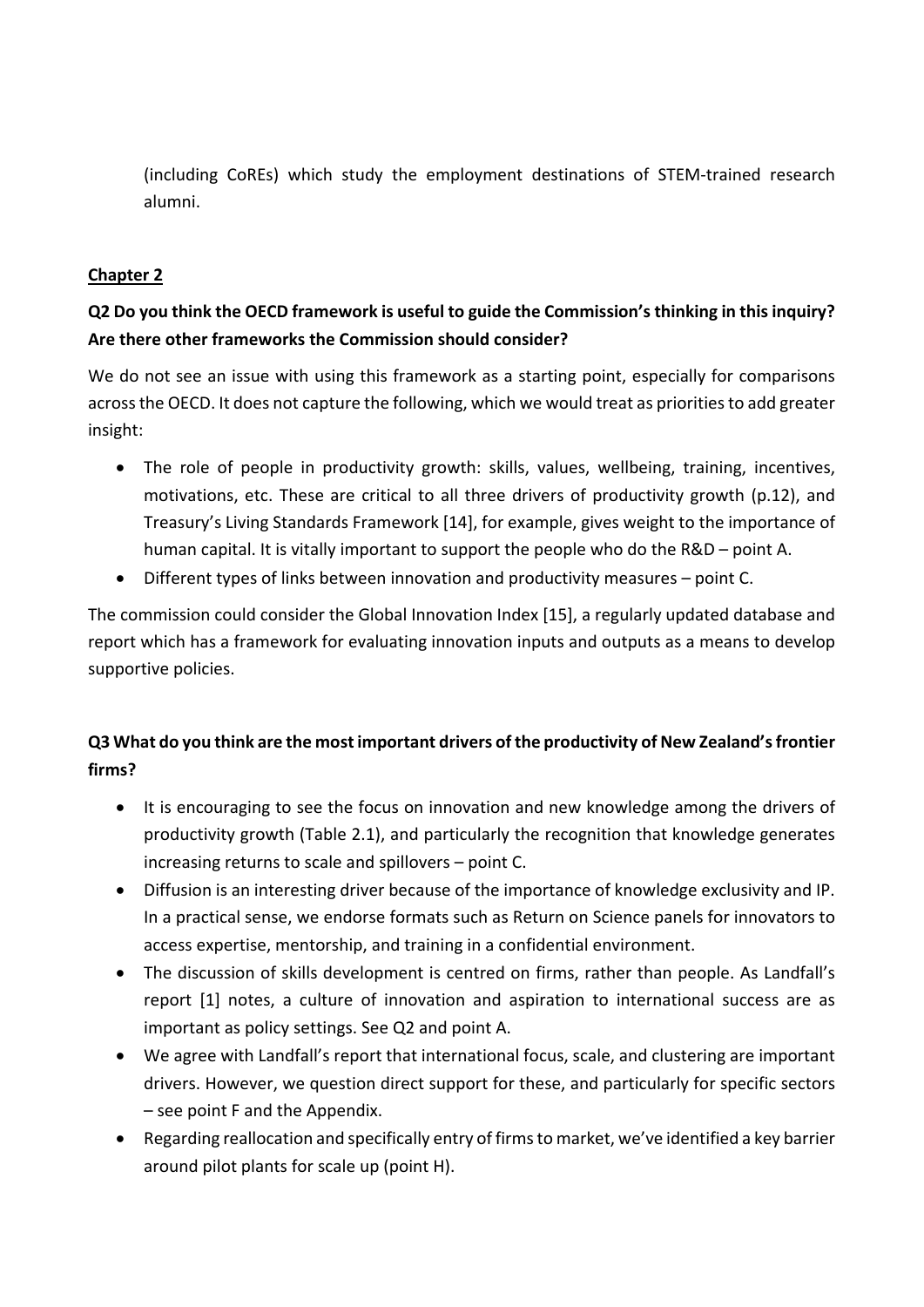### **Q4 What makes frontier firms different? What do they do differently, or have that other firms don't?**

In our experience with industry engagement and deep tech start-ups, frontier firms have:

- Developed a distinctive product or IP which has a (usually global) market.
- Talented and committed employees with entrepreneurship and R&D skill-sets, formed into an effective team (for smaller companies) and/or well led (for larger companies).
- Good access to investors and capital, regardless of the initial innovation. Investors use the adage that they are more interested in an "A" team with a "B" idea than vice versa.
- Received critical input and advice, particularly for global strategy, often from an investor.
- Often had some kind of 'leg up' into international markets. E.g. Rocketlab and Engender successfully pitched to large US investors at an early stage.
- Often directly benefitted from policy around R&D subsidies, regulatory barriers, etc.
- A culture of innovation combined with an aspiration to be globally competitive. These are essential if companies are to go the extra mile.

# **Q5 Can the success of frontier firms be replicated? For example, how much of their success is down to highly motivated and talented individuals, good timing, or even just good luck?**

- Market readiness and the emergence of competitors can be a matter of timing or luck but the development and availability of 'motivated and talented individuals' working at innovation frontiers is emphatically not. Notably, a good team with a deep knowledge base can usually regroup or change direction in response to a changing landscape [16]. This reinforces the importance of skilled and motivated individuals (see Q3, point A).
	- o In April this year, Orbis Diagnostics(a MacDiarmid-affiliated start-up) announced that they would target a coronavirus antibody sensor, drawing on their core expertise in 'lab-on-a-disc' technology used in the dairy industry [17].
- Motivation, a crucial ingredient, can be encouraged through networks and a wellresourced innovation ecosystem. Similarly, talent can be nurtured with the right resources.
	- o Brendan Darby, CEO of tech start-up MaramaLabs and a Kiwinet awards nominee, is commercializing fundamental research from his PhD. MacDiarmid has provided an internship to keep Brendan in NZ following his PhD, seed funding for the company, and various networking and personal development opportunities. We have a number of similar examples of development pathways for outstanding entrepreneurs.
- Connectedness (to investors, knowledge networks, and facilities/infrastructure) is probably just as important when considering replication of success.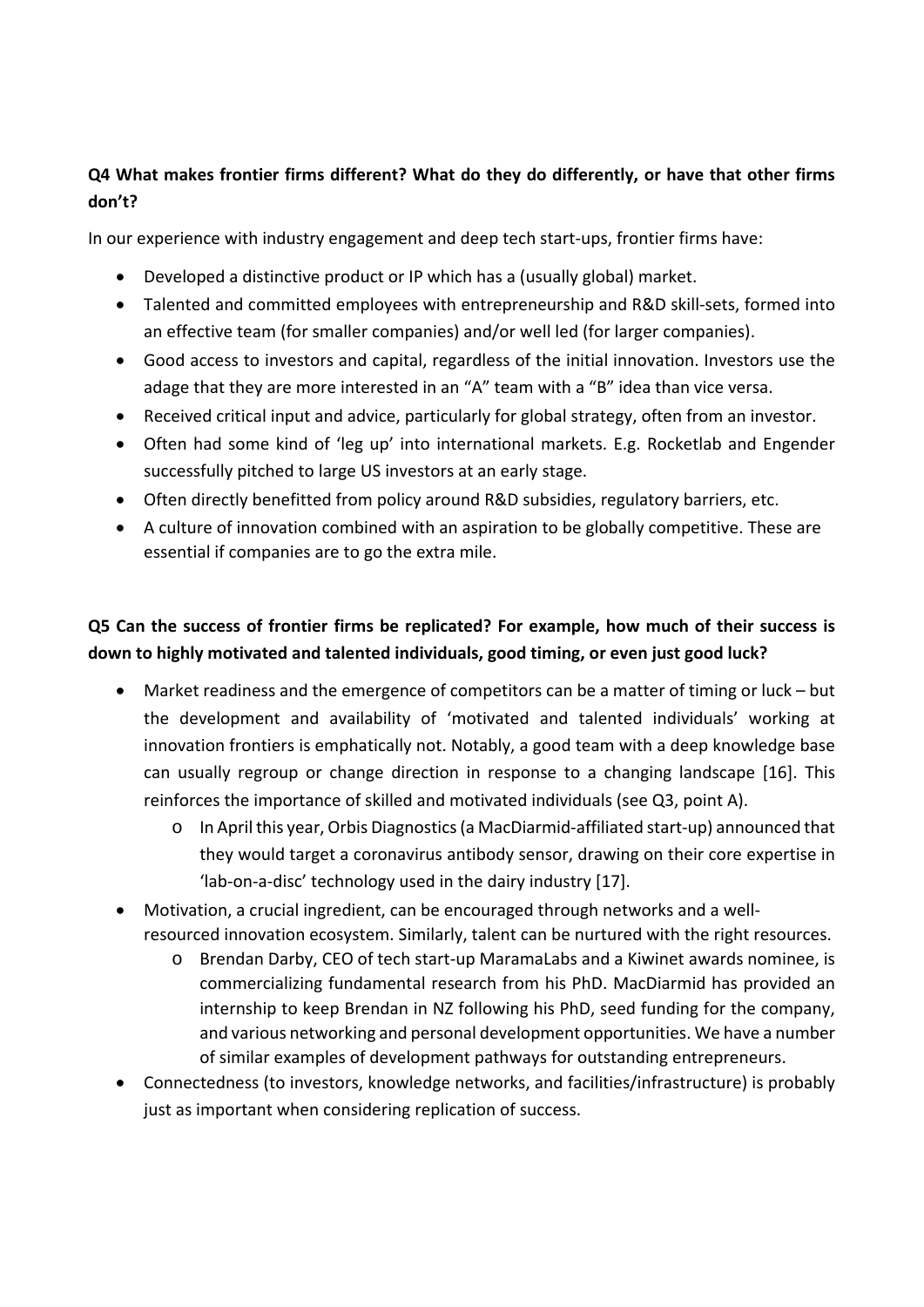# **Q6 What are the most important drivers of the diffusion of technology, ideas and business practices from frontier firms to other firms in New Zealand?**

- Well-connected, skilled, entrepreneurial individuals who are able to drive communication and uptake of ideas and technologies.
- Willingness and ability of non-frontier firms to innovate. Landfall's paper [1] (p.26) gives a good description of the reasons for NZ companies having a reputation for being conservative.
- For diffusion, it is specifically worth considering IP (in its various forms), which plays a role in limiting diffusion and securing competitive advantage.
- Direct (person-based) networks (e.g. Return on Science, Kiwinet) which actively support knowledge sharing and aspire to compete globally rather than only locally (and hence more adversarially).

# **Q7 How easily do resources flow from lower to higher productivity firms and vice versa? What are the most important drivers of the reallocation of labour, capital and other resources between firms in New Zealand?**

- Labour reallocation in NZ faces the challenge of our high rates of low productivity employment. This highlights the importance of high quality training involving transferrable (rather than purely vocational) skills – point A.
- There has been a notable improvement in capital flows towards frontier firms in recent years. E.g. see investment figures in the TIN reports [10].
- Allocation issues can arise when companies attempt to "do it all themselves" rather than using niche original equipment manufacturers (OEMs). This results in both low productivity due to lack of expertise, as well as a lost opportunity for resource sharing. Use of OEMs can deliver high value components and free firms up to focus on their core value-add.

# **Q8 In your view, what are the key ingredients that would lead to a successful New Zealand economy, and what would success look like?**

- More people, firms and investors engaging in deep tech, rather than being satisfied with tech adoption. This is not only consistent with high productivity and prosperity, but also values such as sustainability which are especially prominent in the Māori economy [7,8].
- More people, firms and investors exhibiting behaviours associated with high productivity; especially, taking an international outlook. These behaviours should be actively nurtured.
- Overcoming our obvious challenges (geographical isolation, a transition away from unsustainable and low value activities, and addressing the upcoming recession) - using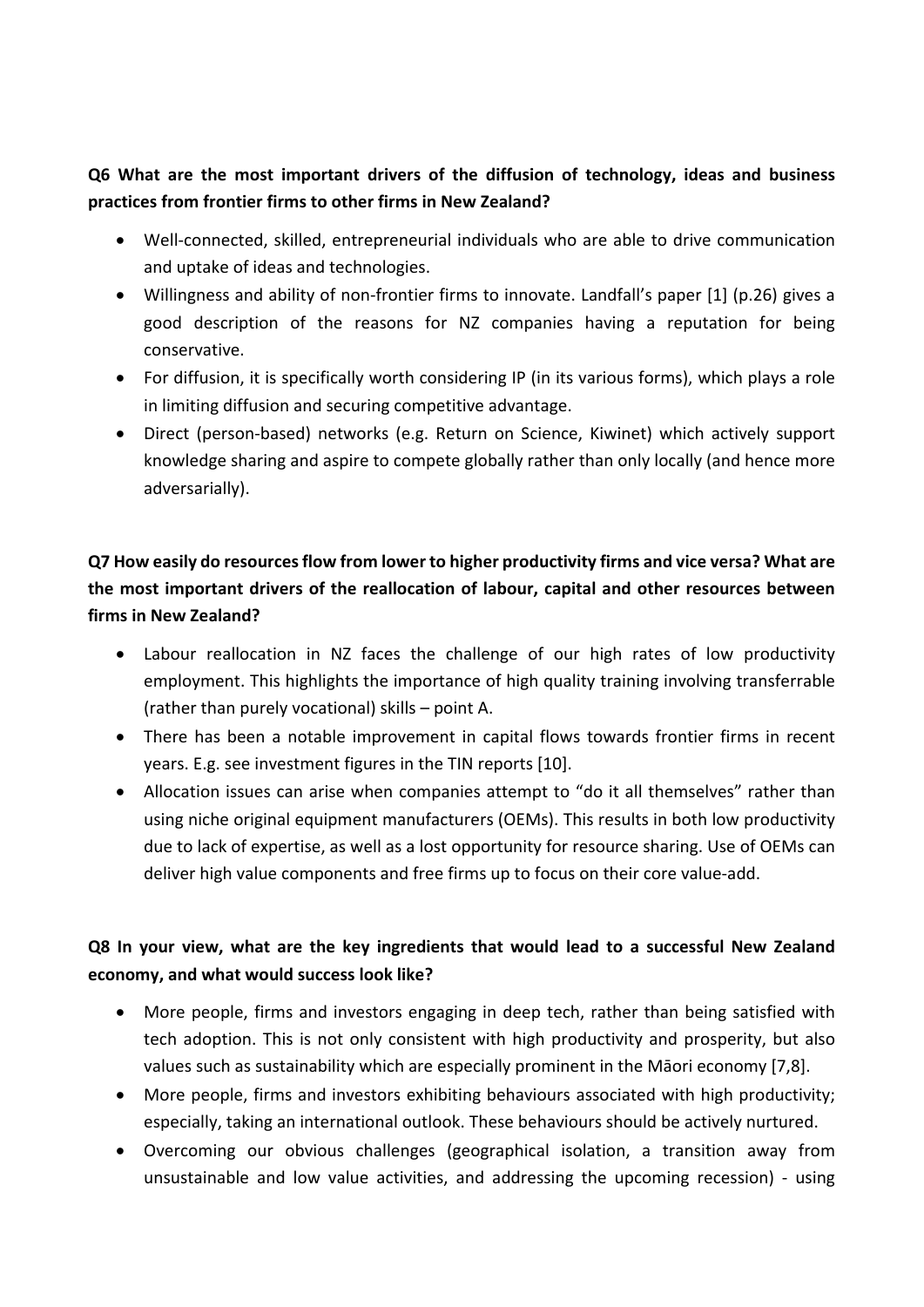innovative approaches, or otherwise. Solutions which leverage our shared values, distinctiveness and natural advantages would be particularly beneficial.

• Incorporating Māori values of long term planning and intergenerational wealth development ahead of short term planning.

The successes described here imply bold action and international leadership – doing things in ways that other countries have not.

#### **Chapter 3**

# **Q9 Does the Commission's description of New Zealand's frontier firms and the performance of frontier and non-frontier firms seem accurate?**

- In this Chapter there was little emphasis on R&D intensity (e.g. TIN data were not used p.23-25), and interesting emerging firms may have been excluded (see Q1).
- Descriptions of tech uptake should include 'deep tech' (point B) rather than focusing on ICT implementation and business models.
- On p.18: what proportion of the top 10% of firms in NZ (or comparator countries, Fig. 3.3) would qualify for the OECD top 10%? While we understand the need to avoid small numbers (p.21), this probably means that the comparison between frontier firm performance in the OECD and individual countries is not direct. It would also be good to indicate the spread of data in the Tables.
- There is inconsistency in the way sectors are defined e.g. on p.24-25, in the Landfall report, and in TIN data; see point F.

### **Chapter 4**

## **Q10 To what extent do you agree with the Commission's tentative picture of why New Zealand's frontier and non-frontier firms are underperforming?**

We are in broad agreement with many of the issues raised – see Q11-12 for further detail.

## **Q11 In your view, why does it appear that the productivity of frontier firms in New Zealand has not grown faster than non-frontier firms, unlike the situation globally?**

- The report has noted the possible dominance of large multinationals when it comes to the global statistics; see also Q9 regarding direct comparison between NZ firms and the OECD.
- See also our answers to Q12-22.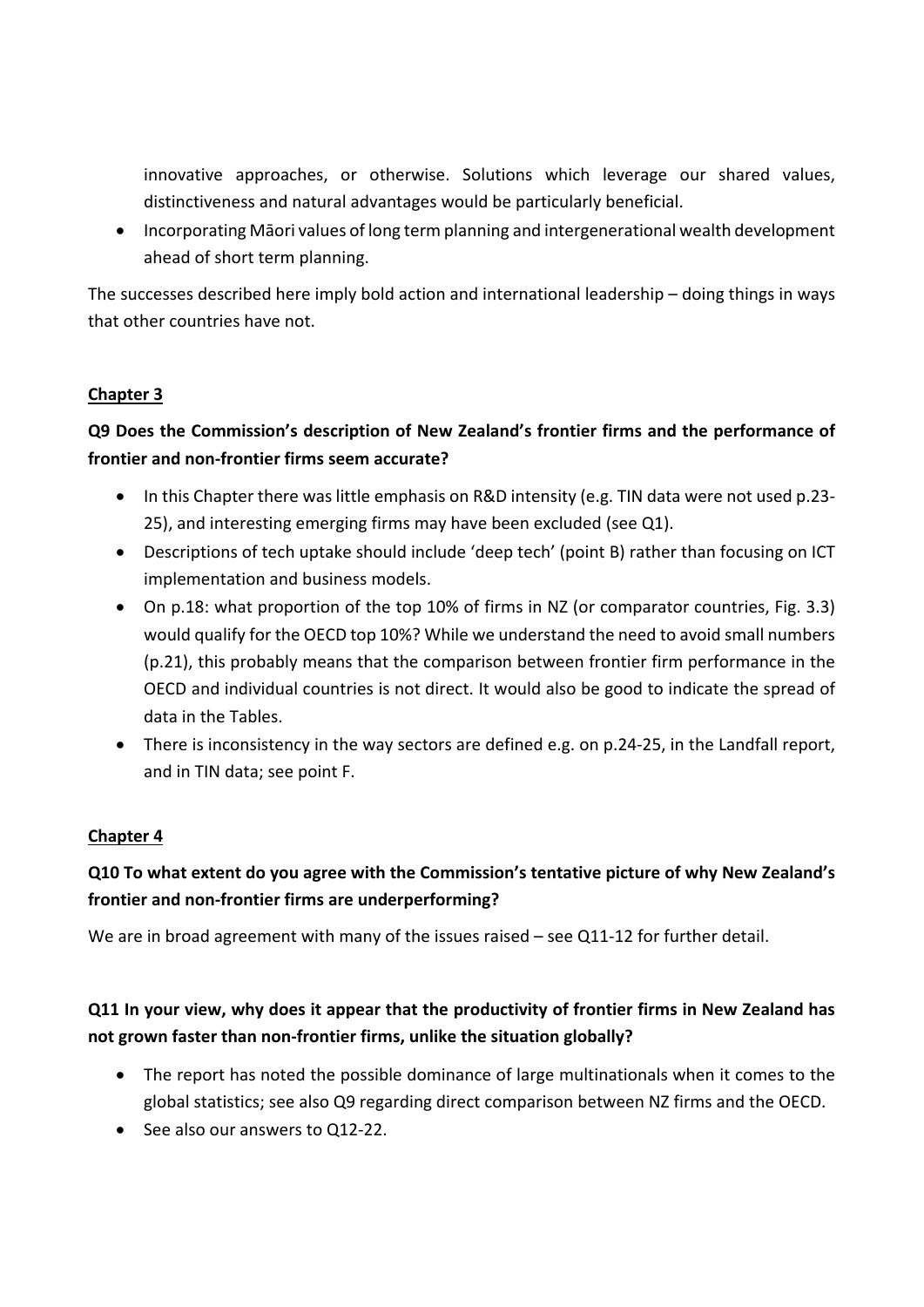# **Q12 What explains the research finding of a weak connection between innovation and productivity growth among New Zealand firms?**

The nature of the innovation being carried out, which may not be picked up by productivity measures, or may not be at the global frontier. To study this, we encourage closer inspection of the ways in which innovation drives productivity (point C):

- Re: p.28 "The impact of innovation on firm performance". R&D (especially deep tech) may result in a highly productive new firm (e.g. in HVM) rather than strong productivity growth for an existing firm.
- On p.28, the Issues Paper identifies especially strong growth for 'new to the world' product innovations – this is a good example of insight from more granular data, and it highlights the importance of good international networks and knowledge intensity. It would be interesting to see similar data focusing on organizational processes, adopted technologies, etc.
- The idea that "firms need to reinvent many aspects of their operation" is important, but we think that innovation relating to operational models is somewhat 'business as usual' - an ongoing management challenge, dependent on support and diffusion from the ecosystem, but different to a primary stimulus such as introduction of a new product.
- On p.26-27: clearly organizational, service, and IT innovations do improve productivity; as does fast adoption of these methods ("new to the firm"). We would encourage thinking about the extent to which such innovations are non-exclusive, add to knowledge intensity, and provide sustained competitive advantage - in comparison with deep tech.
- Innovation takes time and perseverance to have a measurable effect consider the history of firms like F&P Healthcare or Douglas Pharmaceuticals. Relative newcomers like Carbonscape may take many years of persistent innovation to reach high levels of success. Repeated policy changes and low levels of R&D funding are likely to have hampered longterm development for some NZ companies.

# **Q13 What are the main challenges for New Zealand firms that aspire to reach the performance of the best firms globally?**

The 'drivers' identified on p.31 are useful, and align with Landfall's paper [1]. We would add a focus on people - point A. Some other considerations:

• Historic and geographical factors are noted, but we agree with Landfall that fatalism should be avoided. The question is how NZ firms can act as if they have the international connectivity and scale seen elsewhere? We think that this can be achieved by emphasizing people, economic complexity and deep tech, with a related focus on connectivity and stable research funding (points A, B, F, G).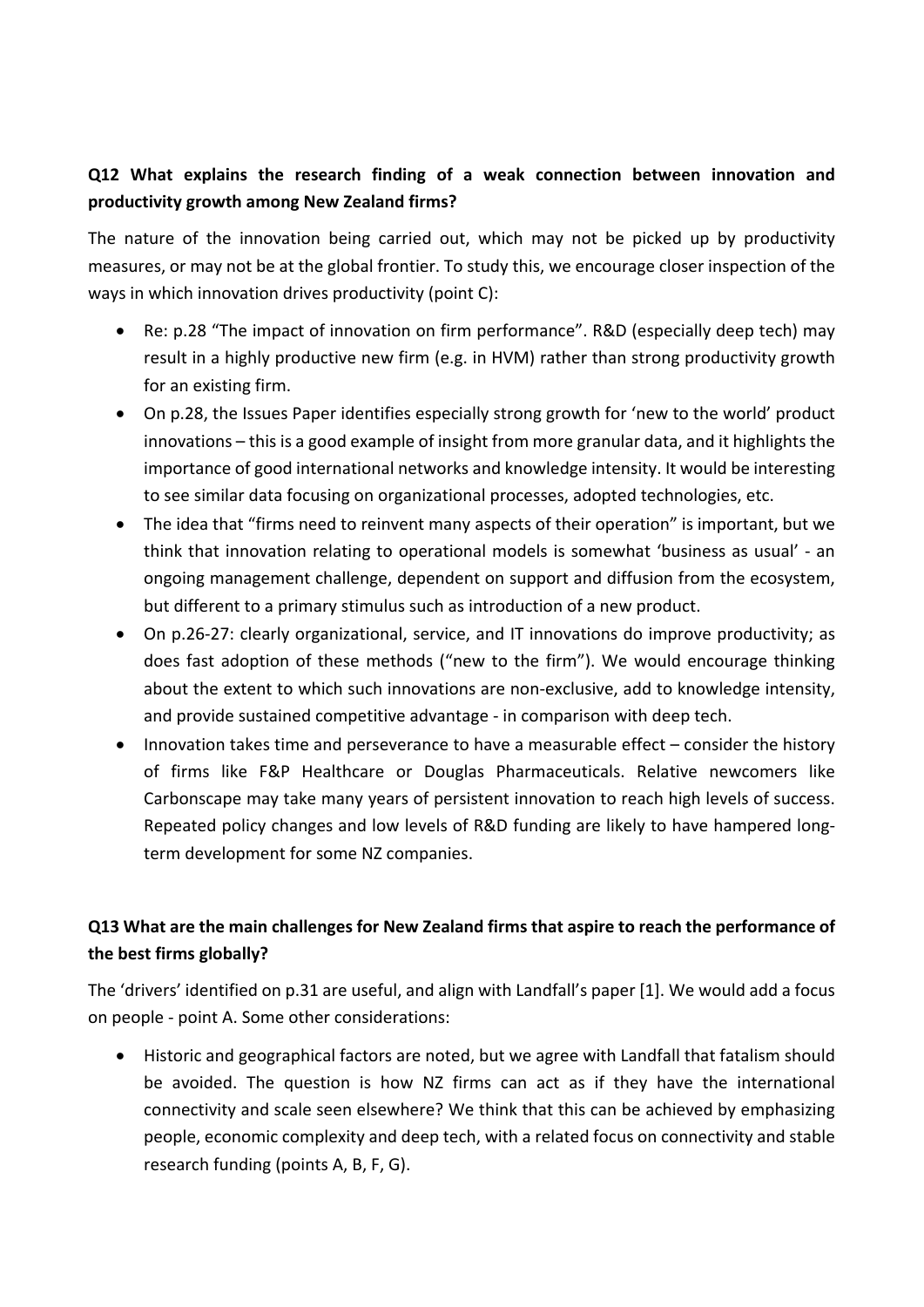- Domestic markets in NZ are usually of sufficient quality to act as a test-bed for world-leading technologies (e.g. medical devices), but lack scale, so companies should aim for international entry rapidly after success in NZ markets.
- Lack of R&D investment leads to lack of access to valuable IP. The challenge to get firms investing more in R&D is well recognized (e.g. p.26). However, growth in public investment may be the starting point, see point G.
- With respect to capital markets, there have been improvements (see Q7).
- Management and governance: in Q12 we mentioned differences between adoption, organization, and more meaningful innovation. We see very little technical or scientific input on Boards or in management of NZ companies, which would help to understand these differences.

# **Q14 Are New Zealand firms ambitious about growing and scaling up? If not, why not? If they are, what's getting in their way?**

- We would particularly like to highlight point H lack of a mechanism for funding or accessing scale-up pilot plant facilities is a significant logistical barrier.
- More generally, the Issues Paper is consistent with our experience, and we note that Landfall's paper [1] (on p.26) gives a good description of reasons for NZ companies being relatively conservative.
- However, we are seeing improvements over time (point D); if the key motives for not innovating are a lack of time, money and skills (p.28), then the former two factors are increasingly less problematic (perhaps in contrast to skills).
- Many NZ companies prefer to remain relatively generalist, with a relatively wide range of products. The alternative is to specialize in a niche, and collaborate with similar companies with complementary capability. To encourage successful SMEs with a focus on quality in this way, it may be valuable for NZ to emulate the German concept of Mittelstand [18].

# **Q15 How do New Zealand's frontier firms learn about, adapt and adopt cutting edge technologies and practices?**

Note that cutting edge technologies and practices, rather than being gained by diffusion, can be developed by firms themselves. Principally this is achieved through investment in R&D, and hiring and training people.

- This type of activity also increases the speed of adoption.
- Diffusion and innovation both benefit from a strong local ecosystem, or clustering (as mentioned p.28-29).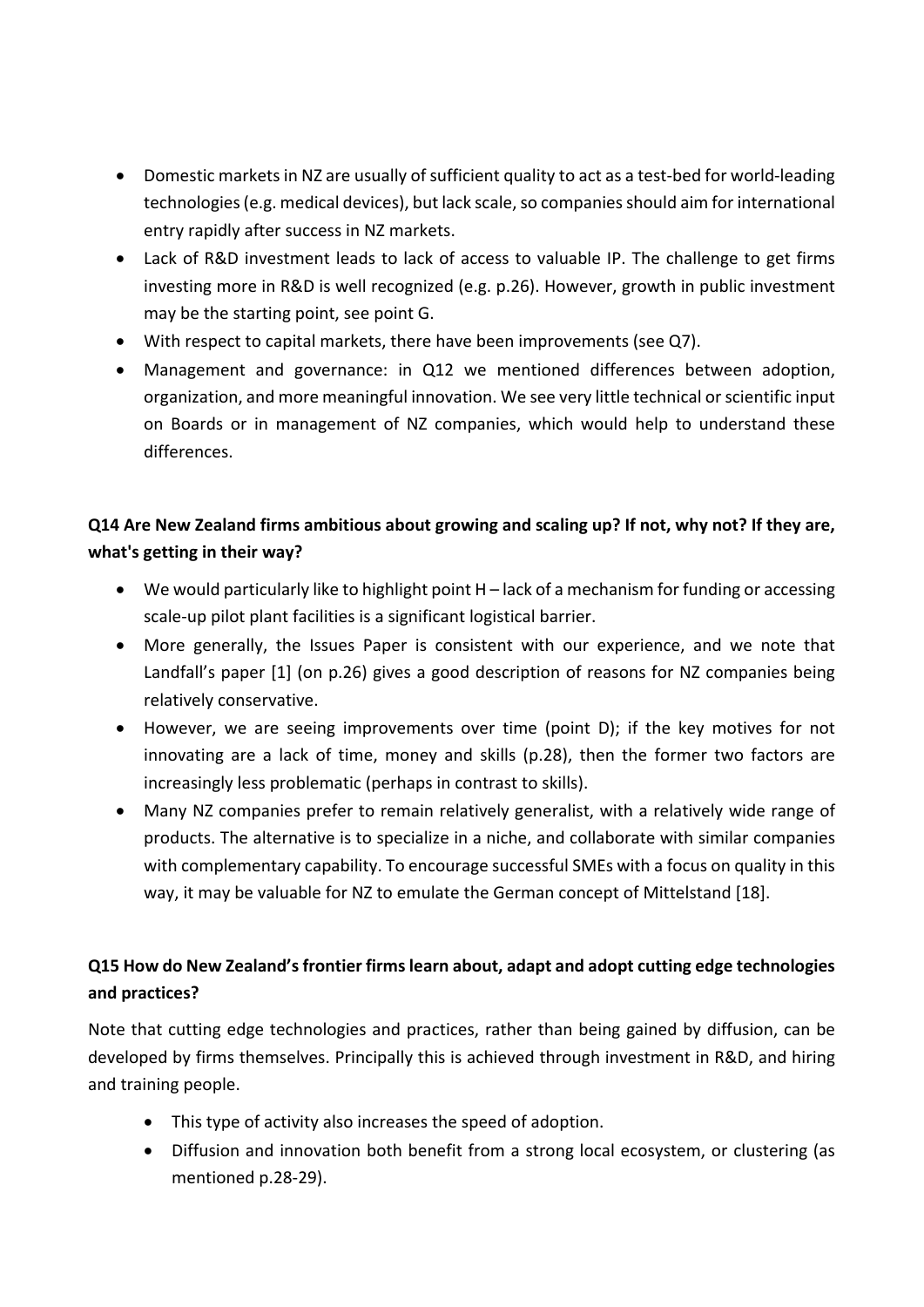• Highly qualified, NZ-educated graduates can undertake complex R&D. They should have a clear and well-supported path to employment that uses their skills, rather than needing to move out of their chosen area early in their career.

IP considerations are important here due to the non-exclusive nature of knowledge. We encourage regulatory clarity, building opportunities for cluster-type behaviour within a trusted confidential setting, and discussion of the types of IP (formal or otherwise) that are most appropriate for different types of innovation - point C.

### **Q16 What types of international connections make the biggest difference for diffusion from the global to the domestic frontier? What could be done to improve these kinds of connections?**

- International connectedness of scientists, technologists and other researchers (including with international companies) is important for placing our R&D capability at the global frontier. In turn, this ensures that business innovations can be at that frontier.
- Attracting people who are working on the global frontier from overseas point A.
- Technology due diligence often available through incubators and investors, and therefore well-connected to capital.
	- o At least one of our major start-ups was stimulated by an investor who put together a list of specific technical problems identified by their global connections. A scientist recognized they could solve the problem; global investors and end-users were already lined up to work with them. In contrast, opportunities identified by government agencies can be unspecific, and appear difficult to take to market with significant benefits to NZ.
- Encouraging an international focus during early stage triage of ideas (e.g. in proposals for government funds, or at forums such as Return on Science).

## **Q17 Do frontier firms have a problem sustaining their performance? What is needed to maintain high productivity over the long-term?**

- Ongoing commitment to (and investment in) R&D and innovation.
- Effective scale-up and international connectivity.
- Policy certainty over longer time horizons than the usual political cycle allows.
- Absolute productivity may be more important than productivity growth for companies entering the market in high-productivity sectors – point C.

#### **Q18 Why don't other firms follow the example of frontier firms? What's holding them back?**

See Q13 and Q14.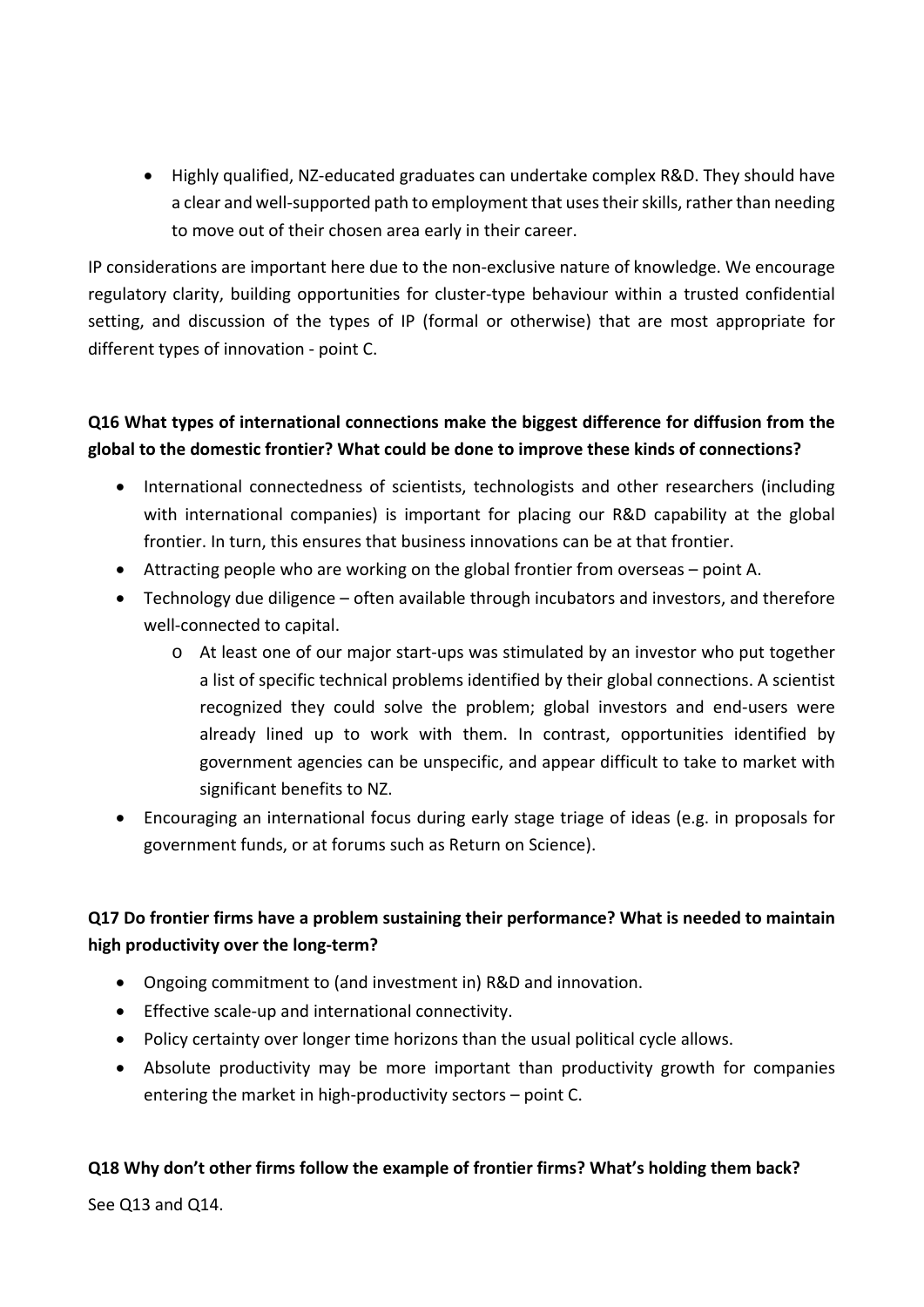#### **Q19 How could the lessons from New Zealand's frontier firms be better shared?**

Diffusion has been covered (Q15, Q16), but some specific potential improvements:

- More, and clearer, opportunities for showcasing best practice and new innovations.
- Identification of clusters, and/or promotion of cluster-like activities.
- A culture of innovation driven from management and Board level.
- Consideration of IP best-practice (see Q15).
	- o We have struggled to work with some NZ companies because they are wary of (i) sharing IP in any way, often as a result of IP theft (usually offshore) or accidental dissemination, and (ii) difficulties setting up agreements with University TTOs.
- Adequate resourcing and support for direct collaborations between research organisations and companies - e.g. such collaborations could be an explicit criterion on Callaghan Innovation grants.

# **Q20 How do different types of corporate form and ownership structure affect firms' incentives to innovate, grow and internationalise?**

- Our experience is focussed on the importance of setting up the right team within a start-up. One important aspect is setting up an ownership structure which gives the team clear incentives for success, and which gives that appearance to investors.
- We found Landfall's comments about issues relating to structures such as co-operatives to be instructive.

# **Q21 What are the pros and cons of the standard corporate governance model for stimulating business growth, innovation and productivity?**

- Corporate Boards are often formed around skill sets, yet scientific and technical knowledge is often absent or underemphasized among Board members and management in NZ firms.
- It is widely acknowledged that corporate Boards would generally benefit from increased diversity of ideas and people (gender, age, ethnicity, nationality, international experience, and educational backgrounds). NZ still has a relatively small, thinly spread pool of governance professionals from relatively homogeneous backgrounds. It is not unheard of for a director to be on 15 or more boards.

# **Q22 Are there particular barriers to innovation, diffusion and reallocation that the Commission should focus on?**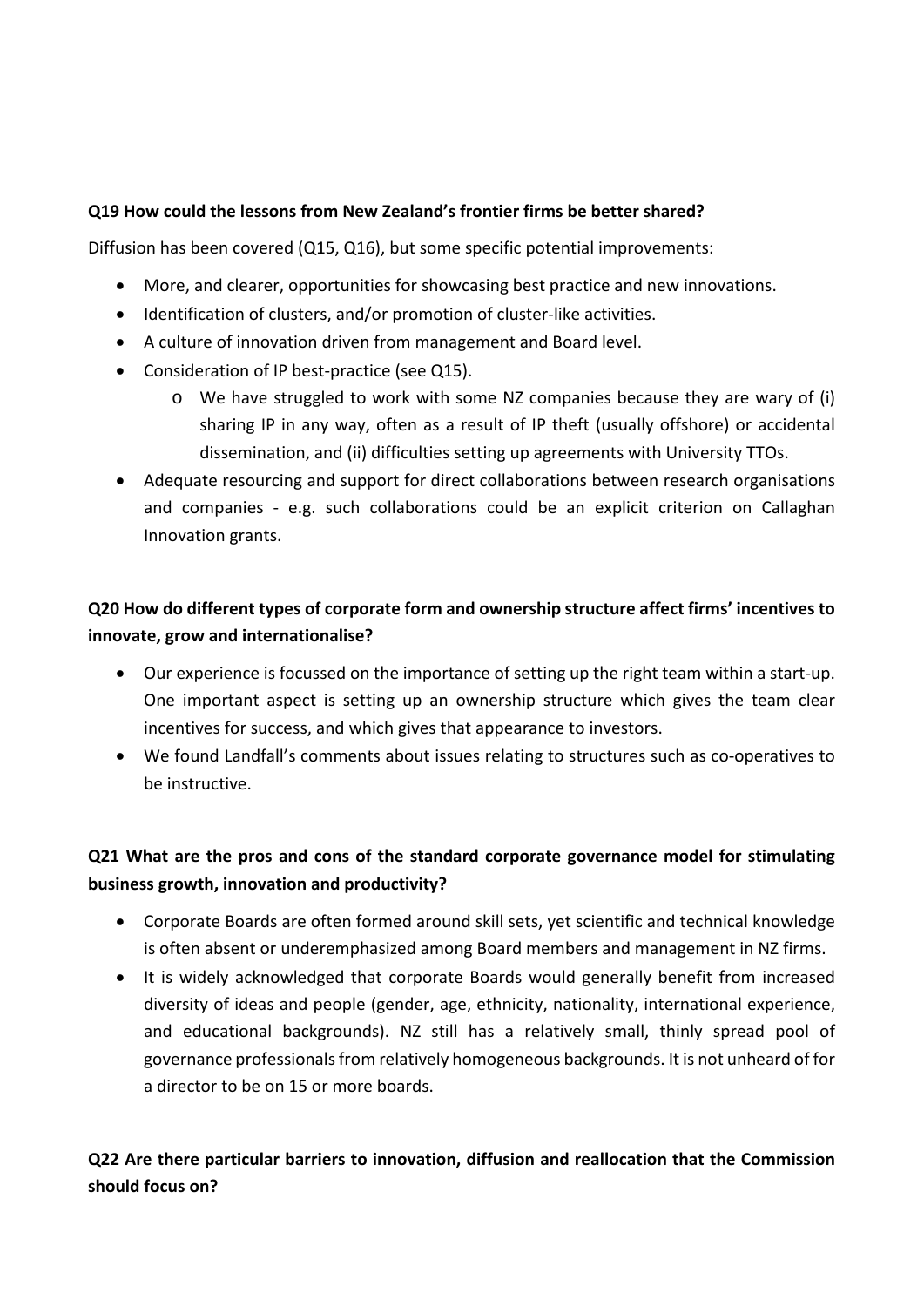- Developing, retaining and incentivizing the people who can enable these activities. Encouraging a culture where commercial aspiration is applauded while leading with societal values – thereby making NZ a place where talent wants to live, point A.
- Building IP which gives sustained, hard-to-replicate competitive advantage and economic complexity (e.g. deep tech). In particular, by supporting R&D intensity – points B, G.
- Developing clusters without being constrained by vertical sectors; replicating clustering behavior despite challenges of geography and scale – point F and Q13.
- Having an international focus.

### **Chapter 5**

### **Q23 How should this inquiry think about and define a Māori frontier firm?**

We are not overly concerned about definitions; being on the frontier implies some distinctive aspect to the product offering or aspiration of the firm.

BERL's Ganesh Nana has made a distinction between "being a Māori business" and "being a Māori doing business". The former model addressesthe question posed at the start of Chapter 5 (whether non-Māori firms can learn from Māori frontier firms) by asserting that Māori bring an innovative, sustainable way of doing business that can be replicated.

# **Q24 What resources/opportunities and constraints/barriers are unique or greater for Māori frontier firms, compared to non-Māori firms?**

Our thinking around opportunities for the Māori economy has been published [7]. We see an important resonance with innovation – and specifically deep tech – with respect to the distinctive elements identified in the Issues Paper, such as: (p.37) an intergenerational focus, a multiple bottom line, reinvestment into development of people, (p.39) unique or hard-to-replicate products, and the "value of cultural connections" including between first-nations peoples.

- The Issues Paper did not emphasize material/environmental sustainability, which is a key part of kaitiakitanga and a potential area of opportunity for Māori frontier firms.
- International focus is perhaps less of a challenge for Māori than for others, as the idea of national borders is not so constraining, and there are strong and direct connections with first-nations peoples elsewhere.
- There is an interesting parallel between Māori firms and so-called 'family firms' elsewhere (notably Japan and Germany [18]) which have a knowledge-intensive, intergenerational focus.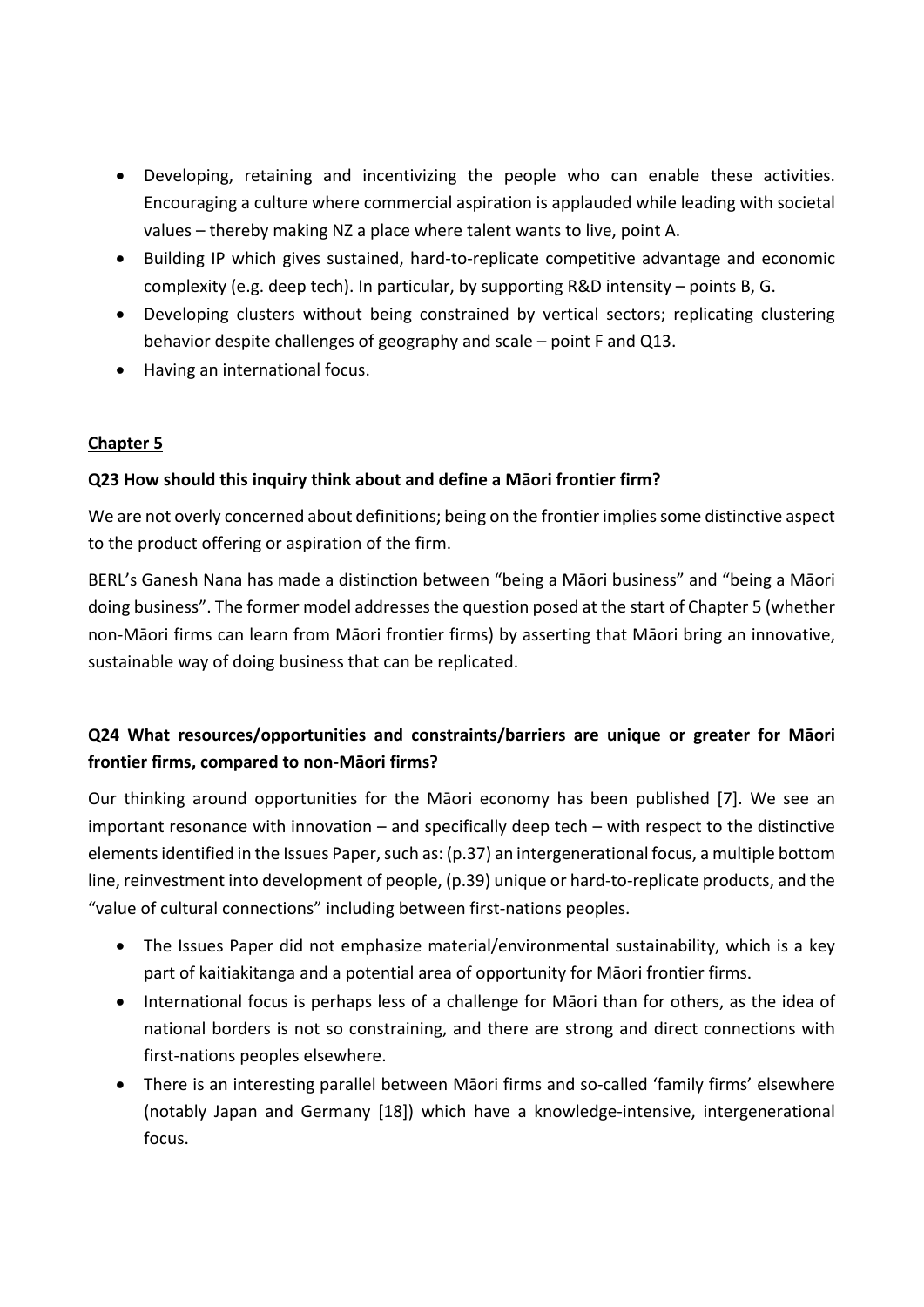In terms of constraints and barriers, there is a well-established skills shortage linked to lack of educational opportunity, and geographical isolation can be exacerbated for businesses in the regions.

- Conservatism (p.37-8) and geography have historically driven a focus on primary industries and resources - industries listed (top p.41) do not include manufacturing or high value goods.
- Financial opportunities may have been historically limited (p.40), but we note a current enthusiasm among deep tech investors for distinctive offerings from the Māori economy.
- The difficulty of engagement with innovation providers as well as business services (p.40).
- **How do these opportunities and constraints vary by the organisational form of the Māori entity?**

We have found umbrella or sector clusters to be very effective for driving innovation within the Māori economy. Examples include Nuku ki te Puku, Wakatū, FOMA Innovation, and Poutama Trust. These groups are likely to support activities recognized as (p.39) "Innovative and entrepreneurial", to have an outlook dominated by international markets, and to enhance knowledge diffusion and promotion of people and ideas.

- **How do Māori firms maximise opportunities within these constraints?**
- Building on existing momentum Māori innovators can further act as a 'cluster' to share methods and success stories.
- Clarity around IP is important see Q15, and notably the outcome of the Wai 262 claim will have a significant impact on Māori innovation.
- Further engagement in R&D through available dedicated funds.

### **What would help mitigate barriers or enable Māori firms to better maximise their potential?**

Engagement between research organizations and Māori is improving in historically weak areas such as the physical sciences and engineering. Lines of communication between iwi organizations and researchers have been limited due to lack of bandwidth on both sides, and lack of cultural competency – noting the high number of immigrants among research staff at CRIs and Universities.

In terms of mitigation, the MacDiarmid Institute (for example) is promoting a range of key strategies relating to deep tech R&D:

• Our DiscoveryCamp and Discovery Scholarships aim to inspire, support, and build a nonleaky pathway for emerging Māori research leaders in secondary and tertiary education (addressing the "Importance of education and training", p.41).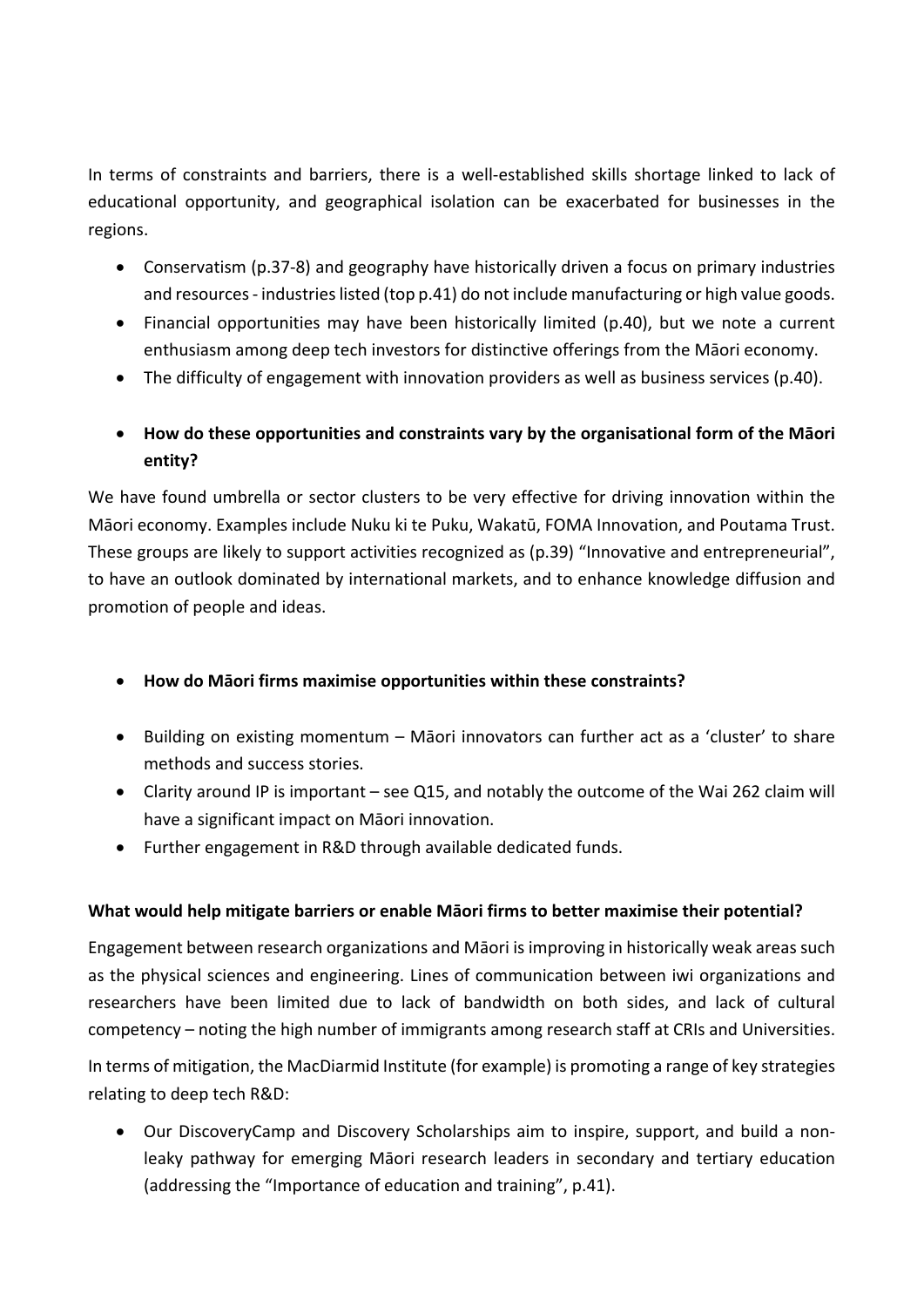- Our Te Kōmanawa workshop (developed with Victoria University, FOMA Innovation and Kiwinet) supports Māori investors to develop confidence in research-intensive technology ventures, and to develop entrepreneurial rangatahi.
- Recognising the importance of research co-design and embedded expertise, we have recruited Māori Principal Investigators (PIs), ensured representation in the Institute's leadership, and included Mātauranga Māori as one of four themes in our science plan.
- Working on cultural competency for those of our PIs who are unfamiliar with tikanga.
- In our outreach and industry engagement activities, an emphasis on building trust and relationships with Māori organisations showing interest in deep tech.

"An accessible database of expertise" (p.41): this is a good idea that can go some way to overcoming barriers to engagement with experts. Such a database would need to be kept up to date, and used in a fair and transparent way for the benefit of NZ Inc.

# **Q25 How are knowledge, technology and practices diffused from Māori frontier firms to other Māori and/or non-Māori firms? In what ways does this differ from diffusion from non-Māori firms? How can these diffusion mechanisms be strengthened?**

- Diffusion is strongly enhanced by activities of umbrella/sector groups, and related events like Te Kōmanawa (see Q24).
- Diffusion can be strengthened by skills development, and clear understanding of IP (Q15).
- Diffusion to non-Māori firms is more difficult but could be improved by sharing values-led success stories from the Māori economy, by increasing diversity on Boards, and by explicit inclusion of Māori when building innovation clusters.

### **Chapter 6**

### **Q26 Which policy levers matter the most and would have the largest potential impact in:**

### • **helping New Zealand frontier firms get closer to the global frontier?**

For all the focus on innovation in this Issues Paper, 'innovation' is the penultimate listing on Table 6.1 and R&D expenditure rates poorly on Table 6.2. This undercuts any argument that NZ has optimized policy settings for increasing productivity - see point G.

#### • **helping diffusion from New Zealand frontier firms to other New Zealand firms?**

- Policy to support people: building a skilled, flexible workforce point A.
- Clarity regarding IP policy (Q15).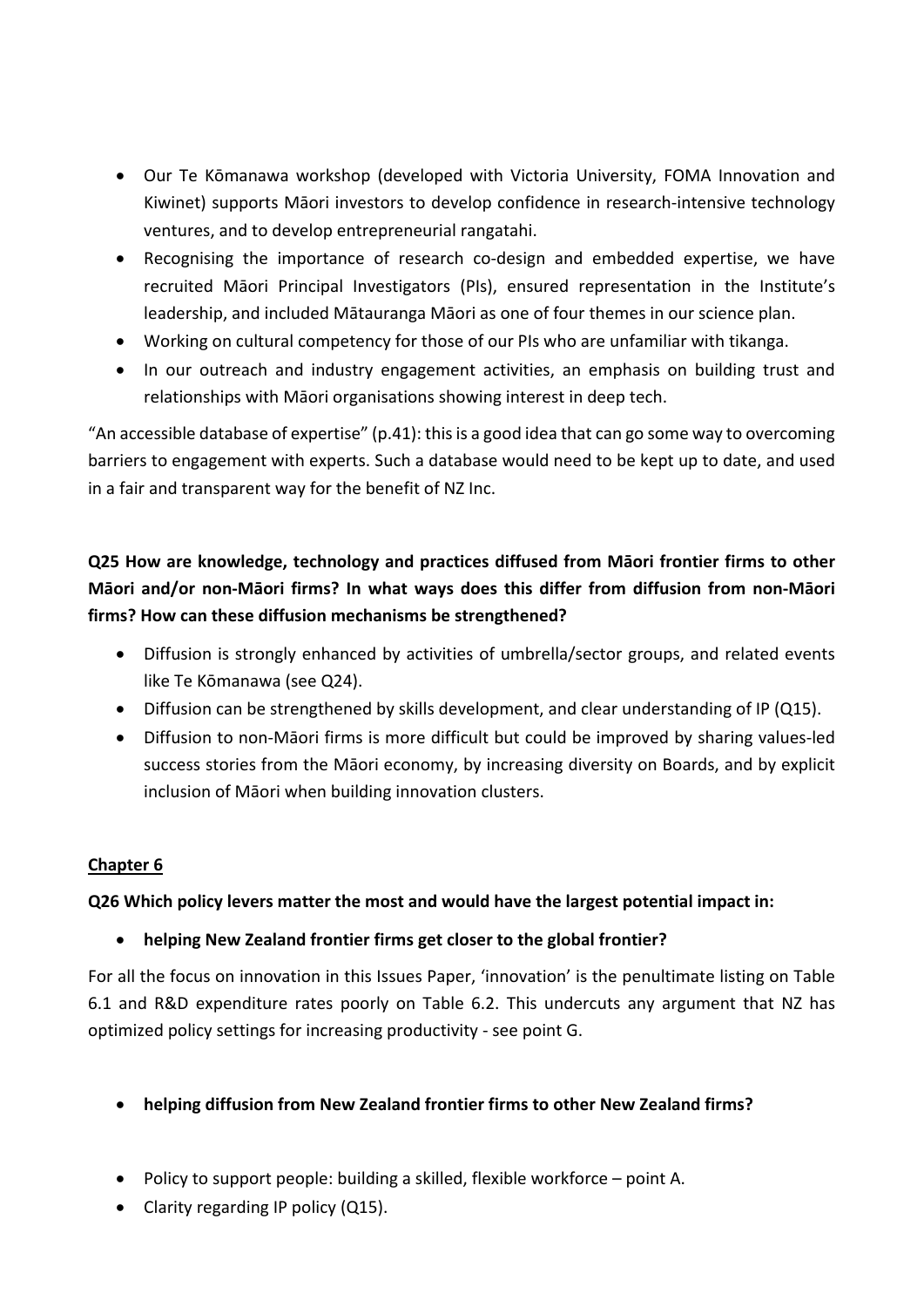- Support for innovative clusters in areas with scale or high growth potential point F.
- Shared infrastructure such as pilot plants point H.
- **supporting resource reallocation from lower to higher productivity firms within New Zealand?**
- On this topic, we currently have two highly relevant case studies in the energy sector (in Taranaki and Southland).
- A flexible and skilled workforce is important, so we again emphasize education and supporting people.
- Policy could support effective repurposing of equipment and infrastructure, noting that some innovative activities are restricted to certain types of premises by the RMA.

**Q27 What measures could the business sector take to help New Zealand frontier firms get closer to the global frontier, improve diffusion from frontier firms, or support resource reallocation from lower to higher productivity firms?**

- Greater investment in R&D, and interaction with the research sector.
- Greater diversity and technical knowledge in management and on Boards (Q21).
- 'Start global': innovations should address international frontiers (Q8, Q24).

### **Chapter 7**

**Q28 Do you agree with the Commission's proposed approach to the inquiry? Where would you like to see the Commission put the most emphasis? Are there modifications to the proposed approach that would better fulfil the inquiry's Terms of Reference in your view?**

- We thoroughly support collection of more data around this topic.
- The 3-step approach (p.47) may be overcautious when it comes to practically addressing known, systemic issues such as low R&D investment levels.
- Emphasis should fall on developing R&D intensity, skills, and the values driving these activities; as well as promotion of innovative ways to take international perspectives and realise benefits of clustering / scale in NZ.

**Q29 Is there any other research underway of relevance to this inquiry that the Commission should be aware of? How could the Commission best engage with this work?**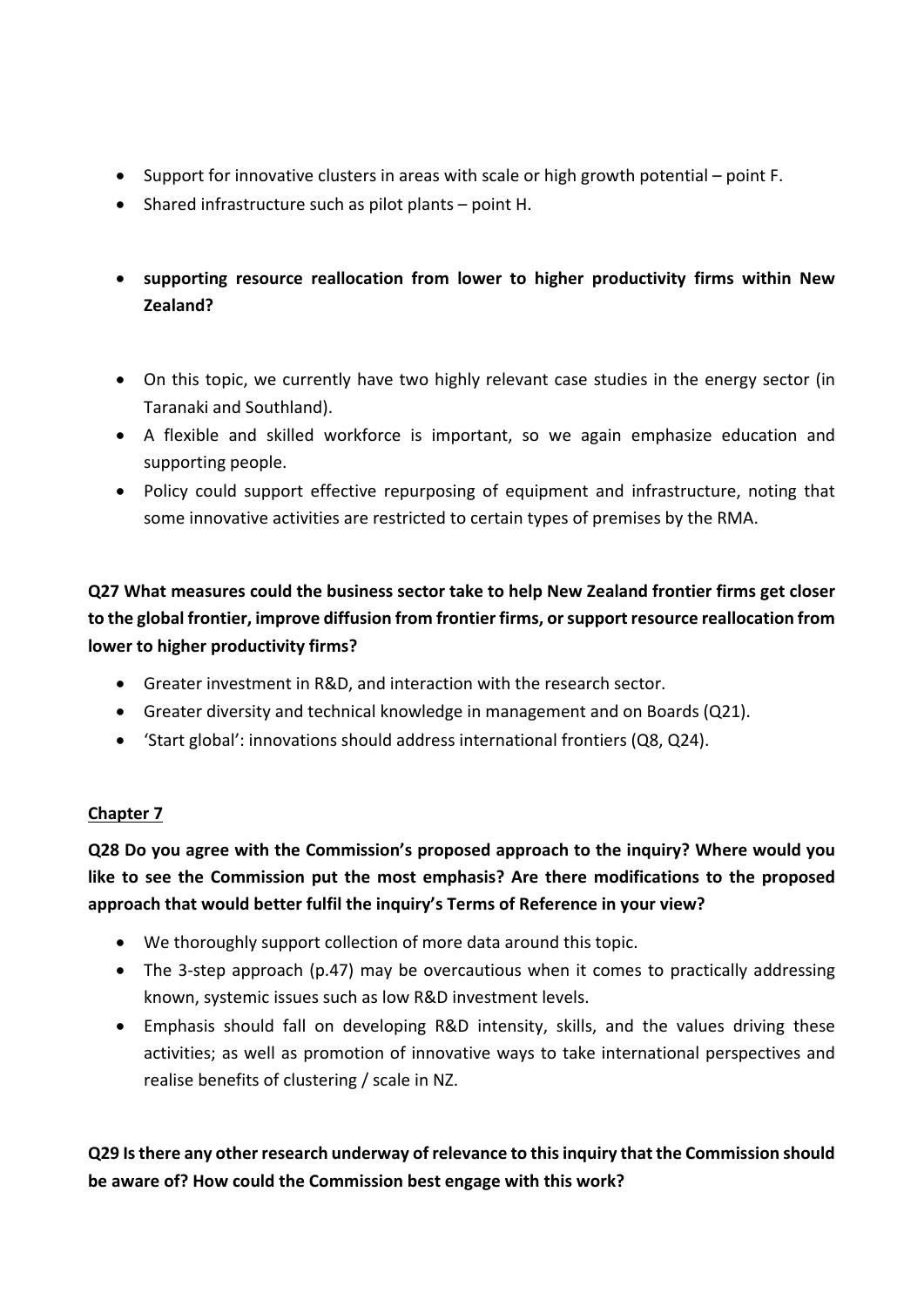We encourage engagement with data and the knowledge base from the research commercialization ecosystem, although we're not specifically aware of research underway.

#### **Q30 What are the top three things you would like to see come out of this inquiry?**

1. Greater support for human capital, including by raising levels of investment in R&D (GERD and BERD). This is the key enabling step for other changes.

2. Increased emphasis on future-facing, productive areas of the economy which align with our values and existing strengths. In particular: sustainability, the Māori economy, and deep tech.

3. Improving the culture of innovation within NZ firms, especially by encouraging a global outlook and knowledge intensity.

#### **References**

[1] Skilling, D. (May 2020), "Frontier firms: An international small advanced economy perspective", Landfall Strategy Group.

[2] Dance, A. (2019), "How business-savvy scientists can find success in the risky start-up world", *Nature* 566, 285-287, doi: 10.1038/d41586-019-00523-0.

[3] An informal 2019 survey of 165 of alumni (graduate students and postdocs) who have left the MacDiarmid Institute since 2013.

[4] European Investment Bank (March 2018), "Financing the Deep Tech Revolution: How investors assess risks in Key Enabling Technologies (KETs)",

[www.eib.org/attachments/pj/study\\_on\\_financing\\_the\\_deep\\_tech\\_revolution\\_en.pdf.](http://www.eib.org/attachments/pj/study_on_financing_the_deep_tech_revolution_en.pdf)

[5] SGInnovate (2019), "Deep Tech Investments: Realising the Potential", [www.sginnovate.com/blog/deep-tech-investments-realising-potential.](http://www.sginnovate.com/blog/deep-tech-investments-realising-potential)

[6] InnovationAus (August 2020), "Deep tech is an 'unprecedented opportunity'", [www.innovationaus.com/deep-tech-is-an-unprecedented-opportunity.](http://www.innovationaus.com/deep-tech-is-an-unprecedented-opportunity)

[7] Willmott, G. R. (June 2020), "Deep tech and the Māori economy can be the backbone of NZ's recovery", *The Spinoff*, [https://thespinoff.co.nz/science/01-06-2020/deep-tech-and-the-maori](https://thespinoff.co.nz/science/01-06-2020/deep-tech-and-the-maori-economy-can-be-the-backbone-of-nzs-recovery/)[economy-can-be-the-backbone-of-nzs-recovery/](https://thespinoff.co.nz/science/01-06-2020/deep-tech-and-the-maori-economy-can-be-the-backbone-of-nzs-recovery/)

[8] Willmott, G. R. and Sheehy, K. (July 2020), "How researchers can lead an economic recovery", *National Business Review*, [www.nbr.co.nz/opinion/how-researchers-can-lead-economic-recovery](http://www.nbr.co.nz/opinion/how-researchers-can-lead-economic-recovery) (paywalled - available on request).

[9] Hendy, S. and Callaghan, P.T. (2013), "Get off the grass : kickstarting New Zealand's innovation economy", Auckland University Press, Auckland, New Zealand.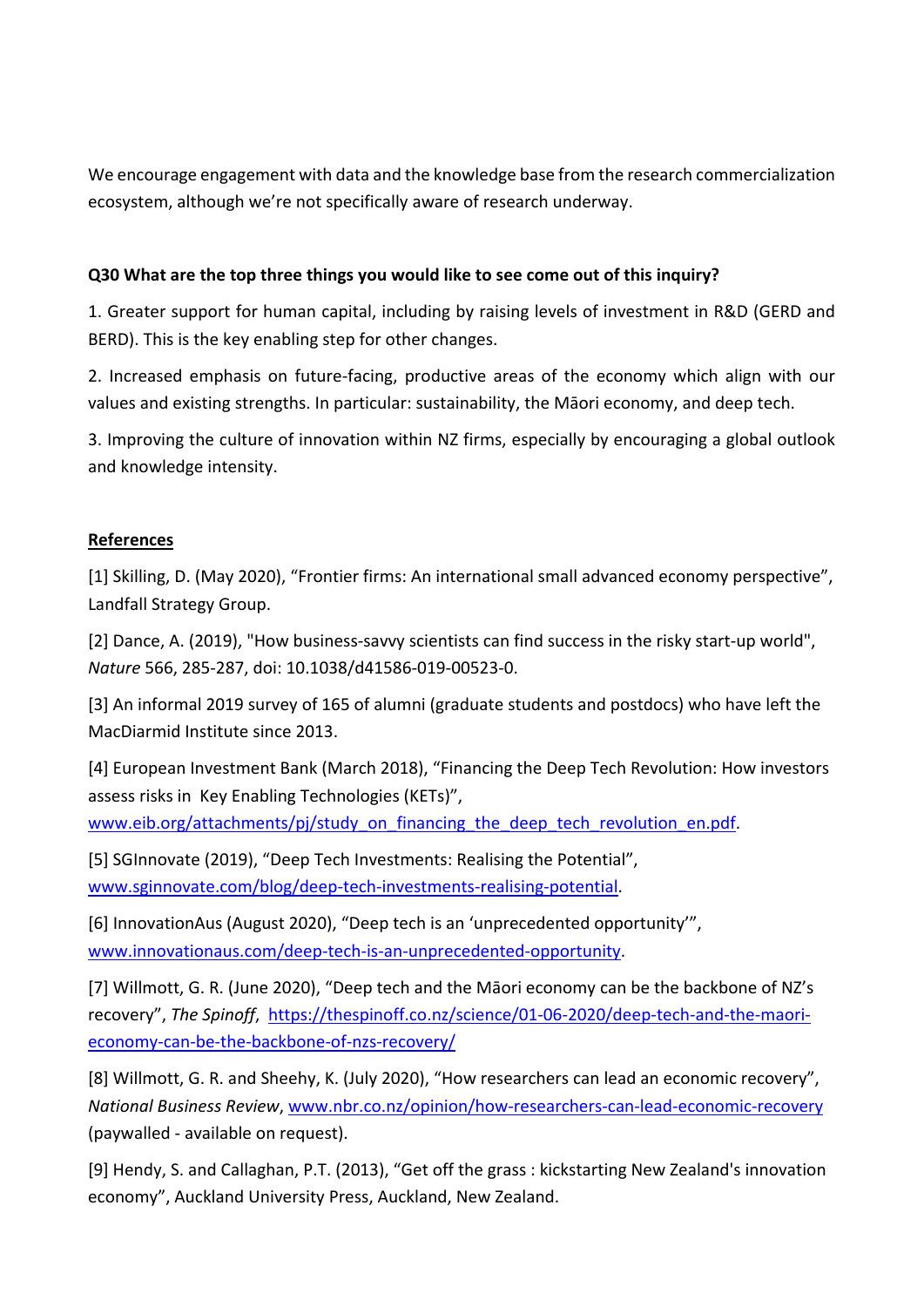[10] TIN Report (2020), Technology Investment Network.

[11] Stats NZ (2020), "Business R&D expenditure doubles between 2012 and 2019", [www.stats.govt.nz/news/business-r-and-d-expenditure-doubles-between-2012-and-2019](http://www.stats.govt.nz/news/business-r-and-d-expenditure-doubles-between-2012-and-2019)

[12] Ministry of Business, Innovation and Employment (September 2019), "New Zealand's Research, Science & Innovation Strategy: Draft for Consultation",

https://www.mbie.govt.nz/dmsdocument/6935-new-zealands-research-science-and-innovationstrategy-draft-for-consultation.

[13] *NZ Herald* (8 September 2019), "National questions Government's spending towards bold R&D target", [www.nzherald.co.nz/business/news/article.cfm?c\\_id=3&objectid=12265811](http://www.nzherald.co.nz/business/news/article.cfm?c_id=3&objectid=12265811)

[14] NZ Treasury, "Our living standards framework", https://treasury.govt.nz/information-andservices/nz-economy/higher-living-standards/our-living-standards-framework (accessed August 2020).

[15] Global Innovation Index. Cornell, INSEAD, WIPO. [www.globalinnovationindex.org/analysis](http://www.globalinnovationindex.org/analysis-indicator)[indicator](http://www.globalinnovationindex.org/analysis-indicator)

[16] Dance, A. (2019), "How a failed scientific start-up can breed success", *Nature* 569, 741-743, doi: 10.1038/d41586-019-01694-6.

[17] Rotherham, F. (April 2020), "Scientific startup raising \$5.3m after pivoting to Covid-19 test", *National Business Review*, [www.nbr.co.nz/story/scientific-startup-raising-53m-after-pivoting](http://www.nbr.co.nz/story/scientific-startup-raising-53m-after-pivoting-covid-19-test)[covid-19-test](http://www.nbr.co.nz/story/scientific-startup-raising-53m-after-pivoting-covid-19-test)

[18] = BDI (April 2020), "The German Mittelstand: An Economic Success Model", https://english.bdi.eu/topics/germany/german-mittelstand/#/article/news/the-germanmittelstand-an-economic-success-model/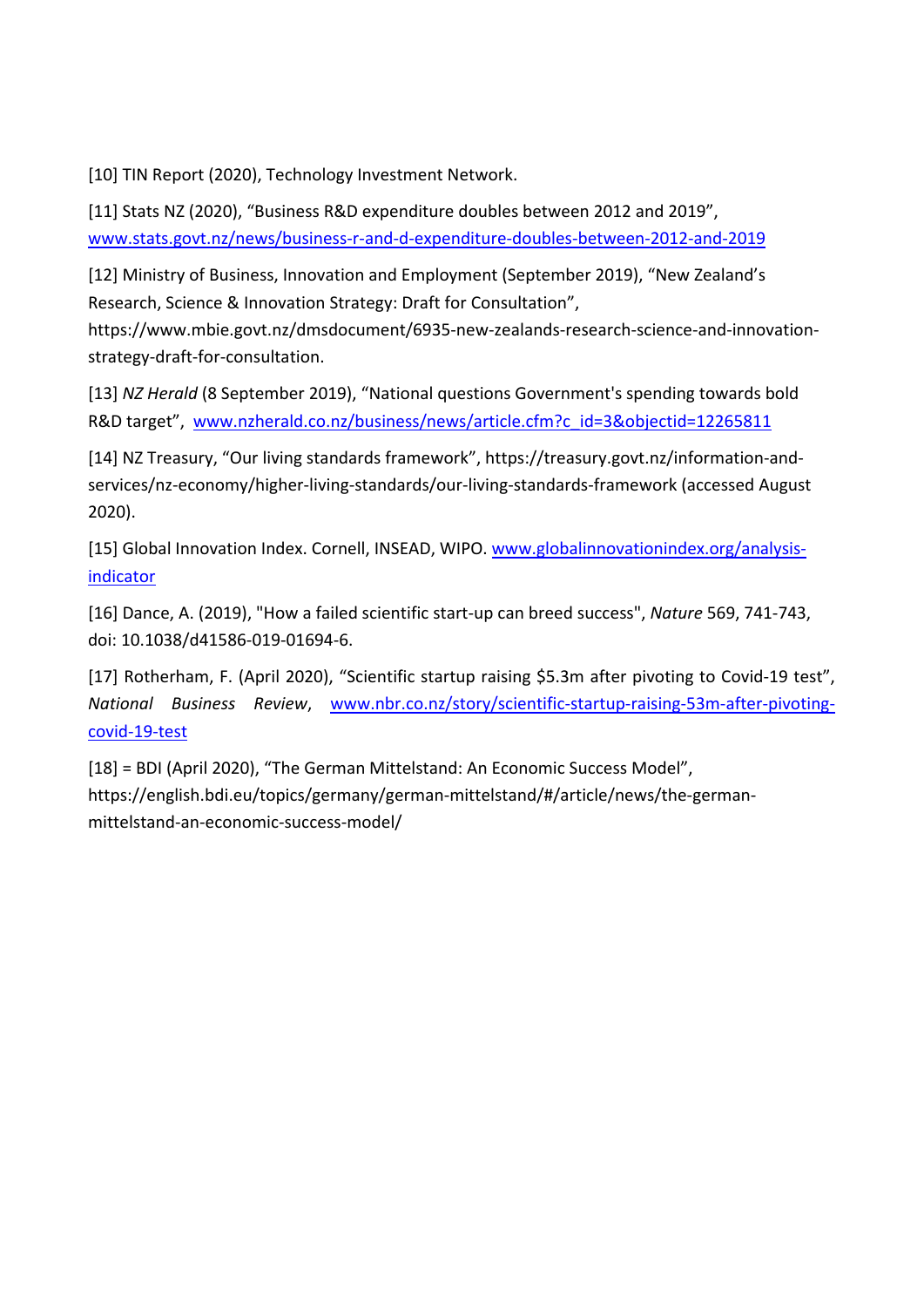#### **Appendix: Discussion of the Landfall Strategy Group paper [1]**

The paper is generally thought-provoking and useful. We particularly agree with themes such as:

- Behaviours and attitudes, which were not clearly addressed in the Issues Paper. There has been an improving culture of aspiration (p.26). We favour promoting a values-led mission to increased prosperity for NZ.
- Arguments relating to the importance of scale, skills, and incentives.
- Being ambitious and not fatalistic about NZ's prospects for increased economic prosperity.
- Suggesting a bold and timely agenda for action.
- We endorse the detailed description of reasons for conservatism in NZ firms (p.26).

**Pre-conceived ideas of "high quality policy foundations"** (p.1) may be misplaced (point G). The report suggests that policy has "far less explanatory power" for poor performance than international orientation (p.8), and that other countries have "inferior policy foundations" (p.17). These statements ignore clear gaps identified in the Issues Paper (Table 6.2), in particular relating to R&D expenditure.

We note that the report's suggested quantum of funding for building clusters, which would contribute primarily to private-sector gains, is several billion dollars – compared with Government's entire annual R&D spend (\$1.5 bn).

**Progress.** We disagree that NZ has not made much progress (p.2) and "not strengthened meaningfully" (p.3). Progress takes time, and there have been recent indications of tech sector growth (point D). Indeed, the report suggests:

- That there has been no significant change NZ's export mix, and that exports remain low relative to GDP.
- "Directly knowledge or technology-intensive exports remain a relatively small part of New Zealand's export structure despite recent growth" (p1-2).
- That "two decades of debate about economic transformation" have not produced progress.

These items deserve examination and reconciliation with recent TIN report data, developments in the Māori economy, new investment pathways (p.26), etc.

**Regarding support for R&D and people.** We agree with the paper's emphasis on sustained investment in skills and innovation to build knowledge intensity for international-facing sectors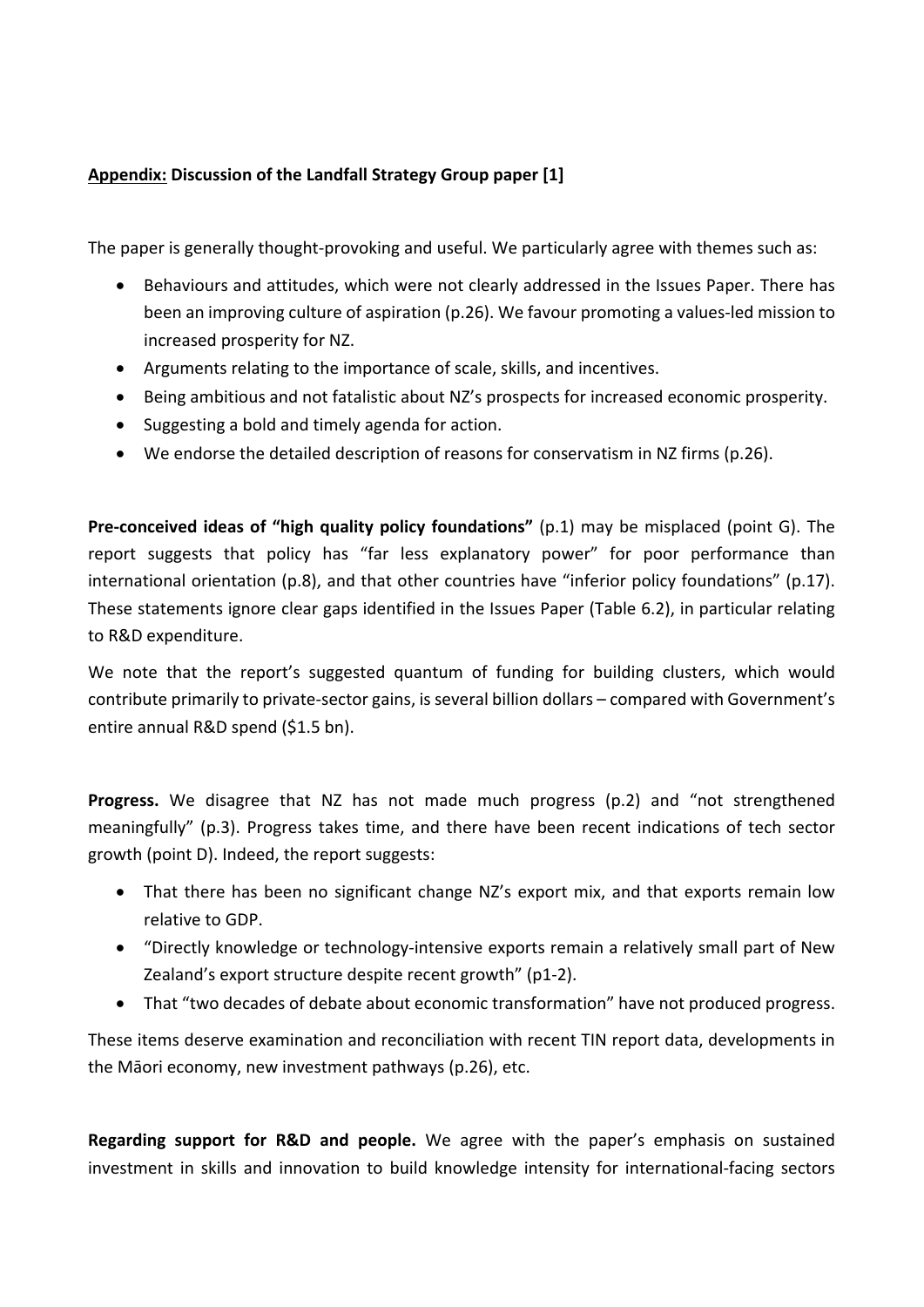(p.8), productivity growth (p.9), 'stickiness' or retention (p.21), and 'economic transformation' (p.22-23).

We agree with calls for greater investment and focus (p.14,28), and the idea (p.23) that "a deep pool of human capital" is "a key missing element" in NZ.

The paper calls for R&D funding that is "mission-led", aligned with clusters, and supports R&D by firms (p.24). The latter exists, is underutilized, and supports private sector profits. Recent history in the R&D sector provides good lessons about funding mechanisms which work particularly well (e.g. tech-savvy investment, incubators with the right incentives, deep research, CoREs). Specifically regarding CoREs and the performance of NZ Universities (p.24), we note that the MacDiarmid Institute consistently ranks among entire NZ Universities on the *Nature* index, highlighting the potential and importance of distributed networks.

We disagree with the idea of "supporting business education" (p.27) exclusively. The best tech entrepreneurs have a broad skills base associated with research (point A).

**Comparisons with other small advanced economies** can provide some insights (p.6), but clearly NZ will have to be innovative, tread its own path, and accept that change may be slow.

#### Regarding **3 characteristics derived from small economy experience**:

**1. Internationally-oriented sector performance is critical to productivity**. We agree with this wellestablished concept, while noting exceptions (mentioned on p.18) such as firms with high potential in the Māori economy, or those which use NZ as an early-stage test bed prior to scale-up.

NZ can indeed try to be more internationally competitive (p.26); a global perspective is often underemphasized. Examples from our experience:

- Mission-led research funding in NZ often emphasizes local impact; R&D is seen a solution to domestic issues first and foremost. The larger picture includes benefits accruing from a global market. Note that investigator-led research funding is characteristically at an international frontier of knowledge.
- Current discussions around renewable energy tend to focus on NZ's own energy systems neglecting the global economic potential associated with innovations in renewable energy, and the large green investment funds available to support such innovations.

On p.19, there is an interesting point about globalization and need to strengthen the domestic economy. This activity is valid when it comes to improving tech capability (e.g. manufacturing PPE or vaccines) which improve complexity, tech adoption, workforce skills, etc.

Failure of outward investment (p.14) has notably involved companies that are not particularly knowledge-intensive (excepting Fonterra). This is likewise a probable reason for failure of 'NZ champion' construction firms (p.16).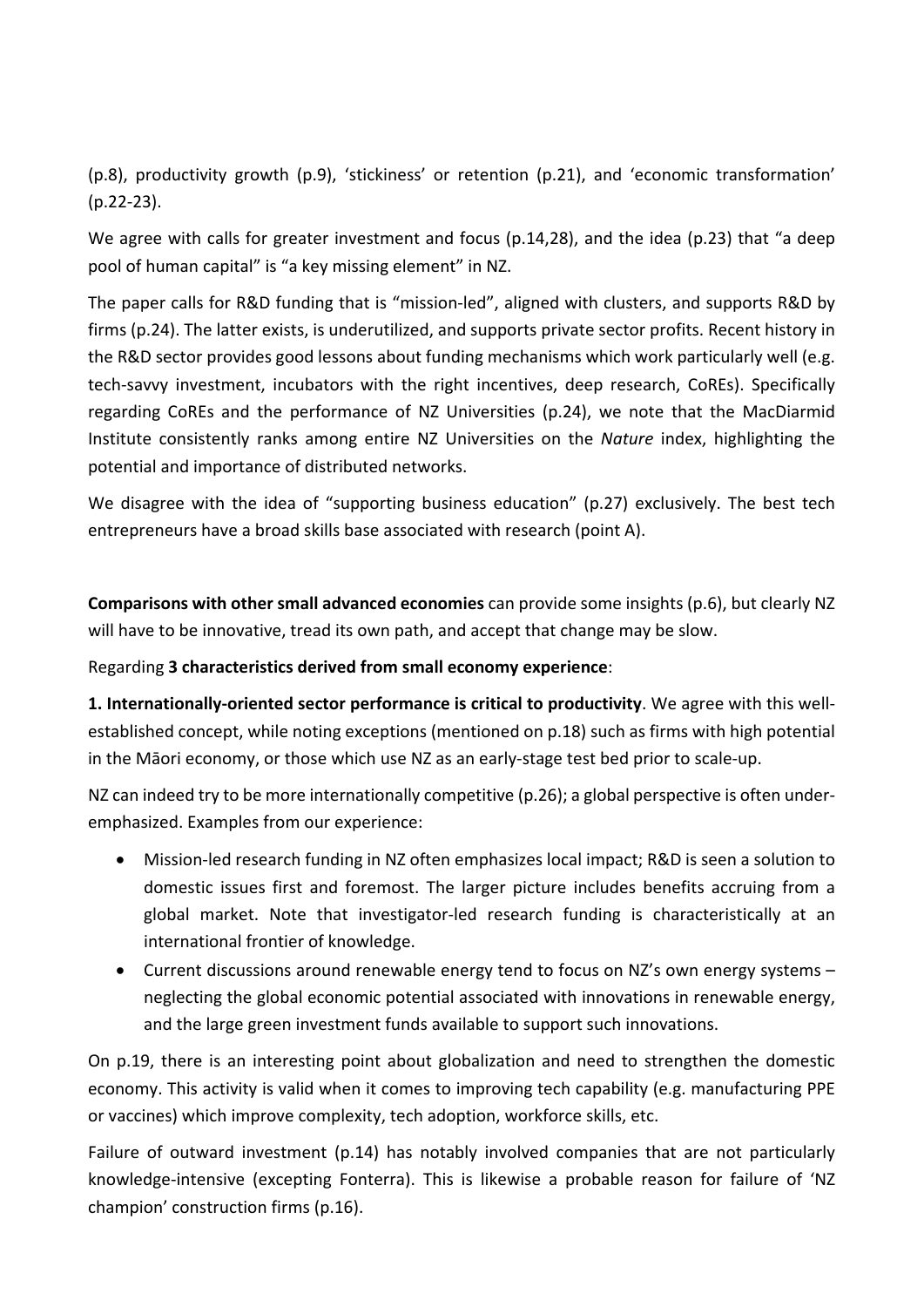**2. Larger firms have higher levels of productivity and are more likely to innovate.** Scale is clearly important in various ways, and the point about this (top p.17) is well-made. There are some caveats:

- NZ data in the Issues Paper seem to contradict the trend that large companies are innovative; this could be studied or resolved.
- Scale also brings risks, such as commitment of a large fraction of resources to a particular sector, in the hope of ongoing high growth. The risks of focussing on a small number of sectors, and the need for balance (p.13) are underplayed in this paper.
- NZ's under-representation of large firms cannot be changed quickly. To remedy this, NZ should look to medium-sized firms that are growing, or those which have potential to reach large scale through innovation. Examples such as Rocketlab or Lanzatech (although the latter company itself is now offshore) are good examples of emerging MNCs which clusters are forming around.

**3. Frontier firms are part of deep clusters.** This idea reinforces the importance of established concepts such as NZ's innovation ecosystem. Landfall is concerned that we only have a handful of internationally oriented clusters. While NZ (as a small nation) does have finite capacity, this point does not recognise recent trends in NZ (point D) or the breadth of NZ's emerging clusters with strong R&D linkages (point F). It would be good to see an analysis of the scale and potential of such clusters.

- To work around a lack of large firms or clusters in the medium term, we can form clusters that act like big companies, and encourage innovative ways of achieving this.
- To anchor clusters, we encourage promoting areas of particular opportunity and aspiration: sustainability and the Māori economy are good examples.

**The idea of picking winners, or backing winners, is specifically addressed (p.21).** Backing winners is backwards-facing. The report suggests looking for areas with "global competitive strength or potential", but does not seem to have engaged with the latter.

While we can agree with some "thickening up" (p.21), there should be a balance between supporting winners and taking a more even approach. How big should a cluster be, and how well developed, in what timeframe, before it is supported?

Small economies may be "doomed to choose", but the extent to which that choice should be made by policymakersis unclear. Support for firms in targeted clusters is difficult to distinguish from direct subsidies for private enterprise.

There are further issues with the identified 'key filters' for decision-making (p.19), such as the fact that sectors and clusters (p.20) may not be well-defined (point F). Spillovers into adjacent spaces (p.11) are important, as is economic complexity.